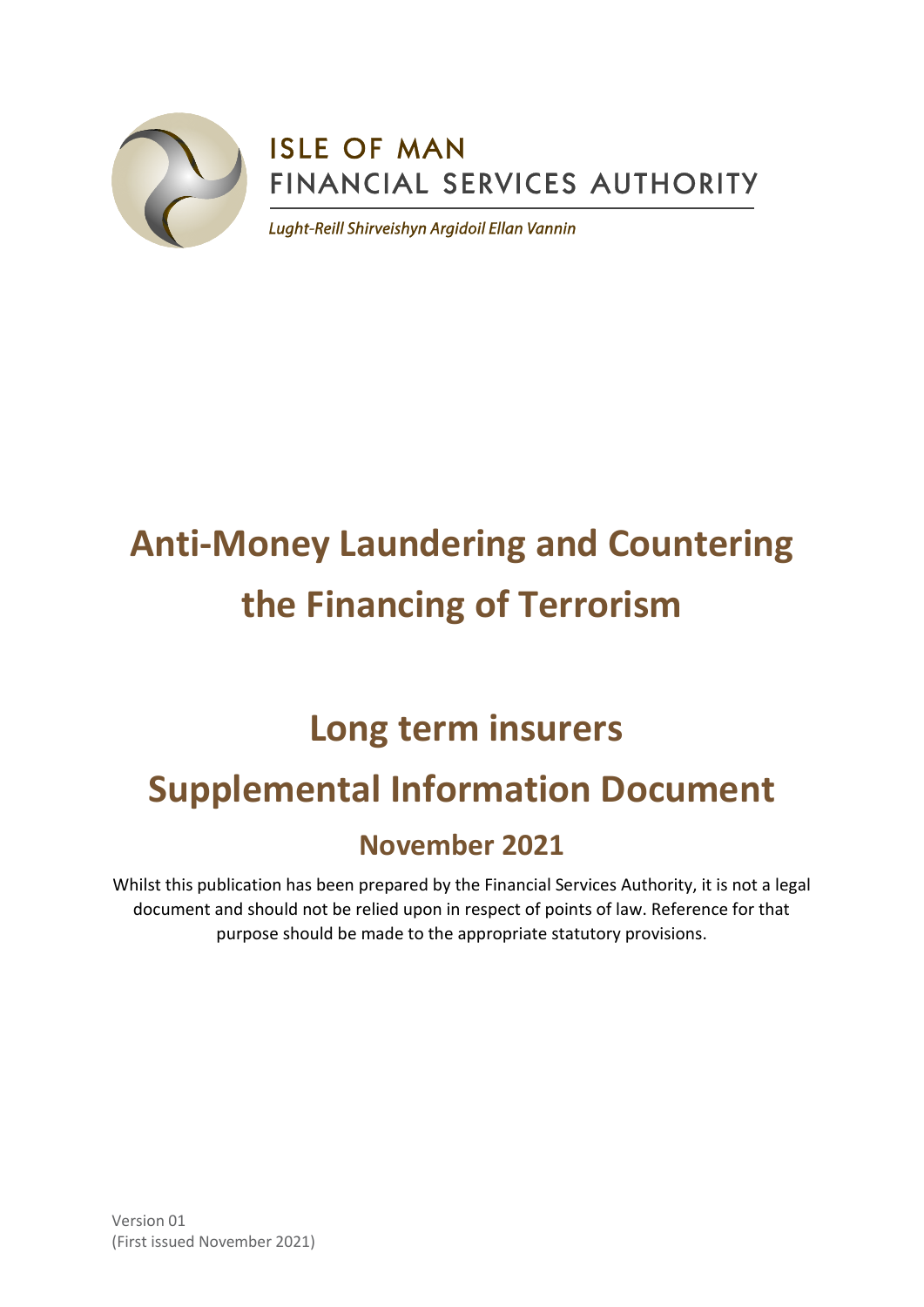# **Contents**

| 1. |     |       |  |                                                                                 |  |  |
|----|-----|-------|--|---------------------------------------------------------------------------------|--|--|
| 2. |     |       |  |                                                                                 |  |  |
| 3. |     |       |  | Customer due diligence, ongoing monitoring and enhanced measures4               |  |  |
|    | 3.1 |       |  |                                                                                 |  |  |
|    |     | 3.1.1 |  |                                                                                 |  |  |
|    | 3.2 |       |  |                                                                                 |  |  |
|    |     | 3.2.1 |  |                                                                                 |  |  |
|    |     | 3.2.2 |  |                                                                                 |  |  |
|    |     | 3.2.3 |  |                                                                                 |  |  |
|    |     | 3.2.4 |  |                                                                                 |  |  |
|    | 3.3 |       |  |                                                                                 |  |  |
|    |     | 3.3.1 |  |                                                                                 |  |  |
|    |     | 3.3.2 |  |                                                                                 |  |  |
|    |     | 3.3.3 |  |                                                                                 |  |  |
|    |     | 3.3.4 |  |                                                                                 |  |  |
|    |     | 3.3.5 |  |                                                                                 |  |  |
|    |     | 3.3.6 |  | Example methods for verifying the natural persons with the power to direct a    |  |  |
|    |     | 3.3.7 |  |                                                                                 |  |  |
|    |     |       |  |                                                                                 |  |  |
|    |     |       |  |                                                                                 |  |  |
|    |     |       |  |                                                                                 |  |  |
|    |     | 3.4.3 |  | Appointment of a suitable certifier within an introducer who is not a regulated |  |  |
|    |     | 3.4.4 |  |                                                                                 |  |  |
|    | 3.5 |       |  |                                                                                 |  |  |
|    | 3.6 |       |  |                                                                                 |  |  |
| 4. |     |       |  |                                                                                 |  |  |
| 5. |     |       |  |                                                                                 |  |  |
| 6. |     |       |  |                                                                                 |  |  |
| 7. |     |       |  |                                                                                 |  |  |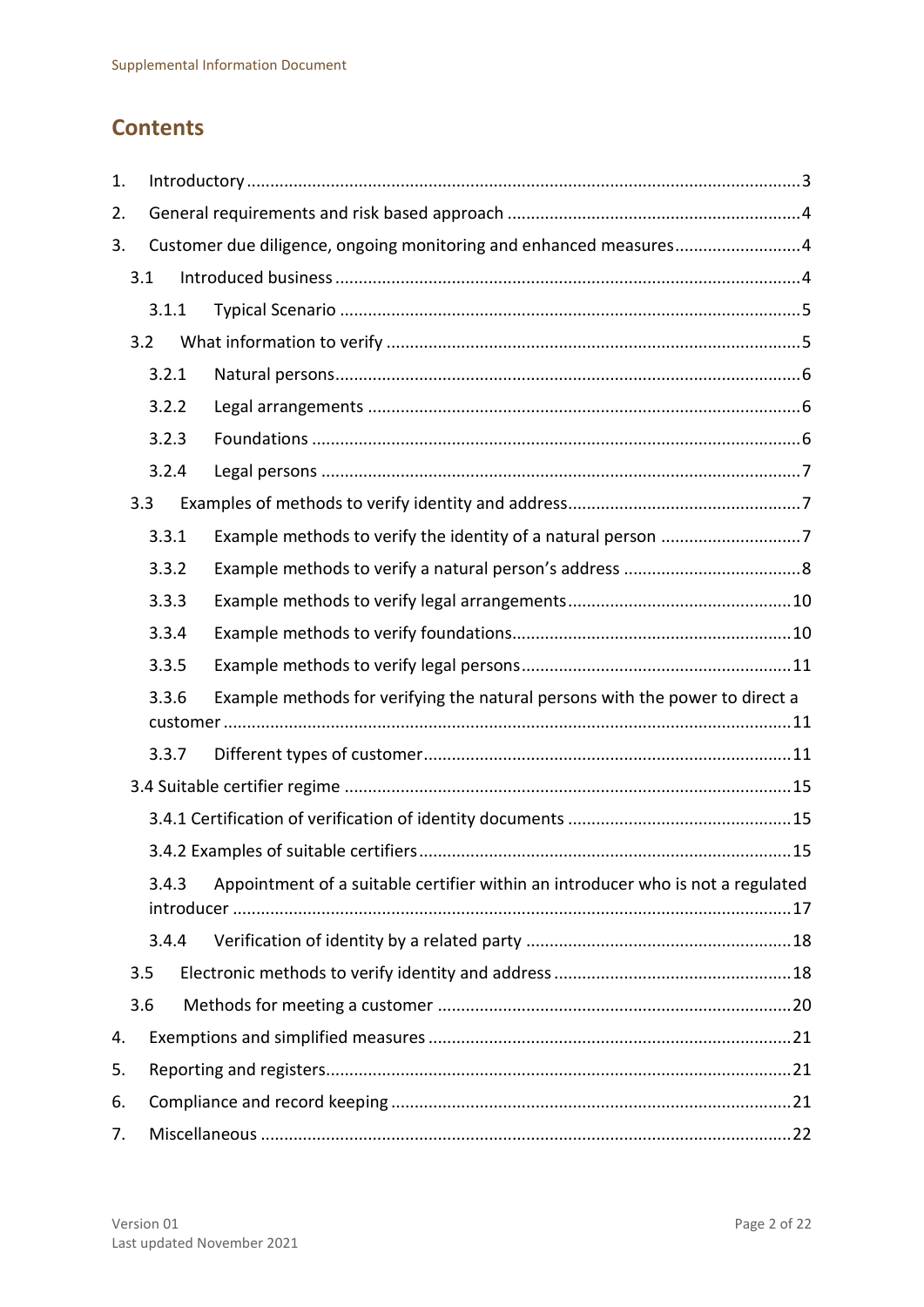# <span id="page-2-0"></span>**1. Introductory**

The purpose of the Supplemental Information Document for long term insurers is to provide further information to relevant persons supervised or overseen for Anti-Money Laundering and Countering the Financing of Terrorism ("AML/CFT") purposes by the [Isle of Man Financial Services Authority](https://www.iomfsa.im/) ("the Authority"). Relevant persons must understand and satisfy their obligations under the Anti-Money Laundering and Countering the Financing of Terrorism Code 2019 ("the Code"). The Code can be found at the Isle of Man Government's [legislation](https://legislation.gov.im/cms/)  [website.](https://legislation.gov.im/cms/) Guidance in relation to the Code can be found in the [Anti-Money](https://www.iomfsa.im/amlcft/amlcft-requirements-and-guidance/)  Laundering [and Countering the Financing of Terrorism Handbook](https://www.iomfsa.im/amlcft/amlcft-requirements-and-guidance/) ("the Handbook"). Guidance in relation to specific sectors can be found in the [sector](https://www.iomfsa.im/amlcft/amlcft-requirements-and-guidance/)  [specific AML/CFT guidance notes.](https://www.iomfsa.im/amlcft/amlcft-requirements-and-guidance/) The information contained in the Supplemental Information document does not have the status of guidance nor is it legislation or legal advice.

The Supplemental Information Document is not exhaustive, and does not create requirements or a checklist which must be followed. Where lists or examples are provided they are for information only, and offered to assist relevant persons in considering how they may meet their AML/CFT obligations. Each relevant person must consider its own particular circumstances on a reasonable risk basis and consider what they can do to prevent or mitigate the risks of Money Laundering and the Financing of Terrorism ("ML/FT"). This includes additional measures and controls that it may be necessary to implement in order to prevent its exploitation, and that of its products and services, by persons seeking to launder criminal property or to finance terrorism or the proliferation of weapons of mass destruction.

However, these extracts must not be considered as a substitute for the original documents. All Isle of Man primary legislation can be found [here](https://legislation.gov.im/cms/) and all Isle of Man secondary legislation can be found [here.](https://www.tynwald.org.im/links/tls/SD/Pages/default.aspx) The Supplemental Information Document follows the order of the Handbook.

If a term is defined in the Code the same definition applies in the Supplemental Information Document. All abbreviations used in the Supplemental Information Document, which are not otherwise used in the Code, are expanded in the AML/CFT guidance's glossary. Should any inconsistencies occur between the text in the Supplemental Information Document and the Code, the Code has primacy.

Relevant persons must note that where the term "financing of terrorism" or its abbreviation "FT" are used, they also include "the financing of proliferation" ("FP"). Accordingly where "countering the financing of terrorism" or "CFT" are used, they also include "countering the financing of proliferation" ("CFP").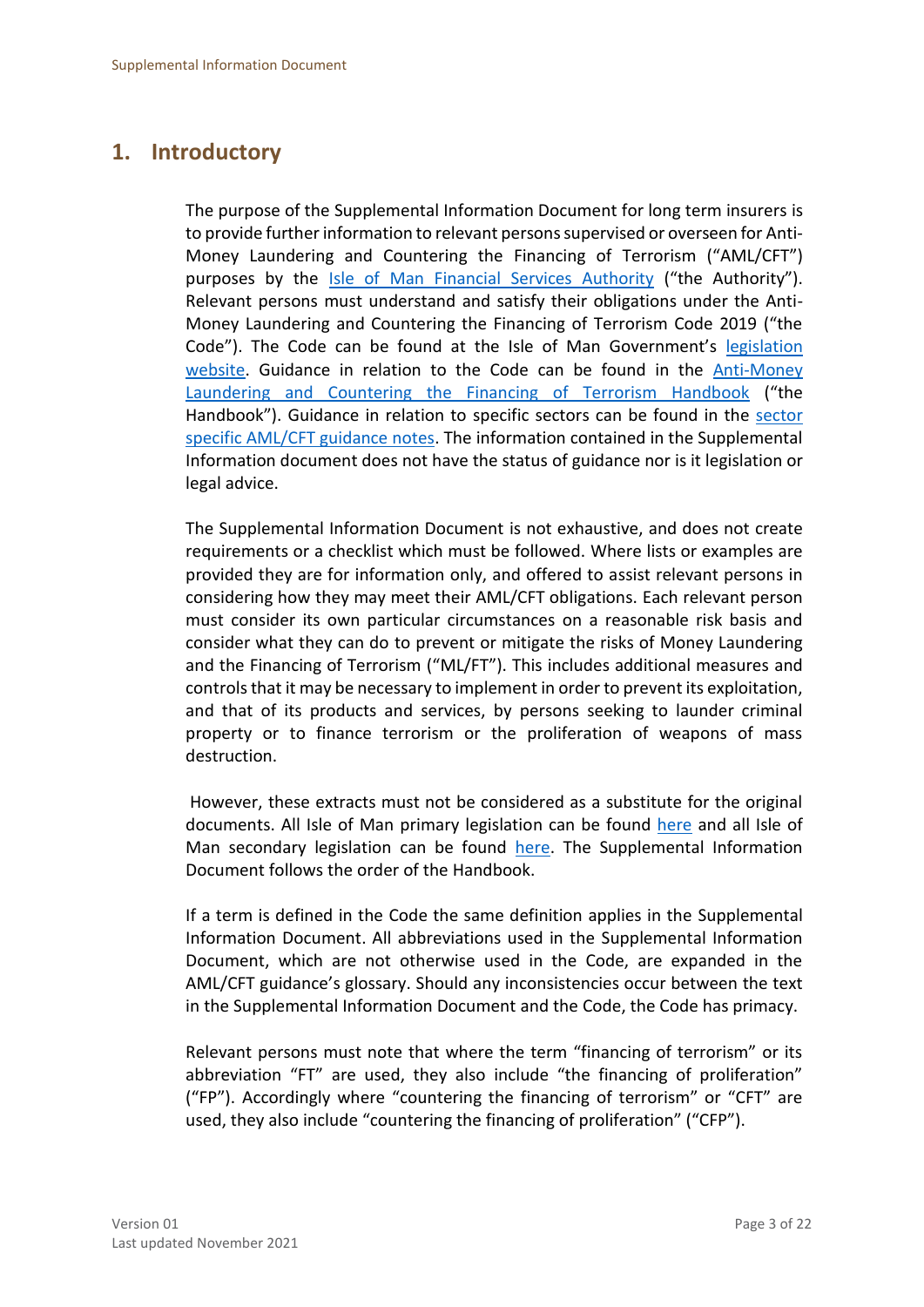The Supplemental Information Document is not the only additional source of information on ML/FT risks or on meeting AML/CFT obligations. Other sources include:

- the [AML/CFT Handbook;](https://www.iomfsa.im/amlcft/amlcft-requirements-and-guidance/)
- [sector specific guidance](https://www.iomfsa.im/amlcft/amlcft-requirements-and-guidance/) published by the Authority;
- the Isle of Man's [National Risk Assessment](https://www.gov.im/media/1367979/isle-of-man-national-risk-assessment-2020-updated-140120.pdf) published by the Cabinet Office;
- guidance and good practice provided by the [IOMFIU](https://www.fiu.im/) on making suspicious activity reports;
- guidance issued by the [IOMCE](https://www.gov.im/categories/tax-vat-and-your-money/customs-and-excise/sanctions-and-export-control/) on Financial Sanctions, Terrorism and Terrorist Financing, Proliferation and Proliferation Financing and Trade Based Money Laundering;
- guidance issued by the [Financial Action Task Force](https://www.fatf-gafi.org/) ("FATF") on ML/FT risk;
- guidelines on AML/CFT matters including on customer due diligence ("CDD") issued by the [Bank for International Settlements Basel](https://www.bis.org/bcbs/)  [Committee on Banking Supervision;](https://www.bis.org/bcbs/) and
- guidelines on risk factors issued by the European Supervisory [Authorities.](https://ec.europa.eu/info/business-economy-euro/banking-and-finance/financial-supervision-and-risk-management/european-system-financial-supervision_en)

# <span id="page-3-0"></span>**2. General requirements and risk based approach**

There is no supplemental information associated with this chapter of the Handbook.

# <span id="page-3-1"></span>**3. Customer due diligence, ongoing monitoring and enhanced measures**

#### <span id="page-3-2"></span>**3.1 Introduced business**

Code 9 Where an introducer, who is providing elements of the customer due diligence to an insurer, is present in the relationship it is necessary to refer to paragraph 9 (Introduced Business) of the Code. It must be determined how many third parties are in the "chain" between the insurer and the customer which must form part of a broadened customer risk assessment as required by the Code.

Considering the business model which is prevalent in the sector, there would usually tend to only be one introducer involved as shown in the diagram overleaf. If there is more than one introducer in the chain between the customer and the insurer there are additional steps that are required by paragraph 9 of the Code in order to continue to use the introducer. The additional steps are explained in the Handbook at section 2.2.10 and must be followed instead of using the measures included at section 3.1 and 3.2 of the AML/CFT sector guidance for long term insurers.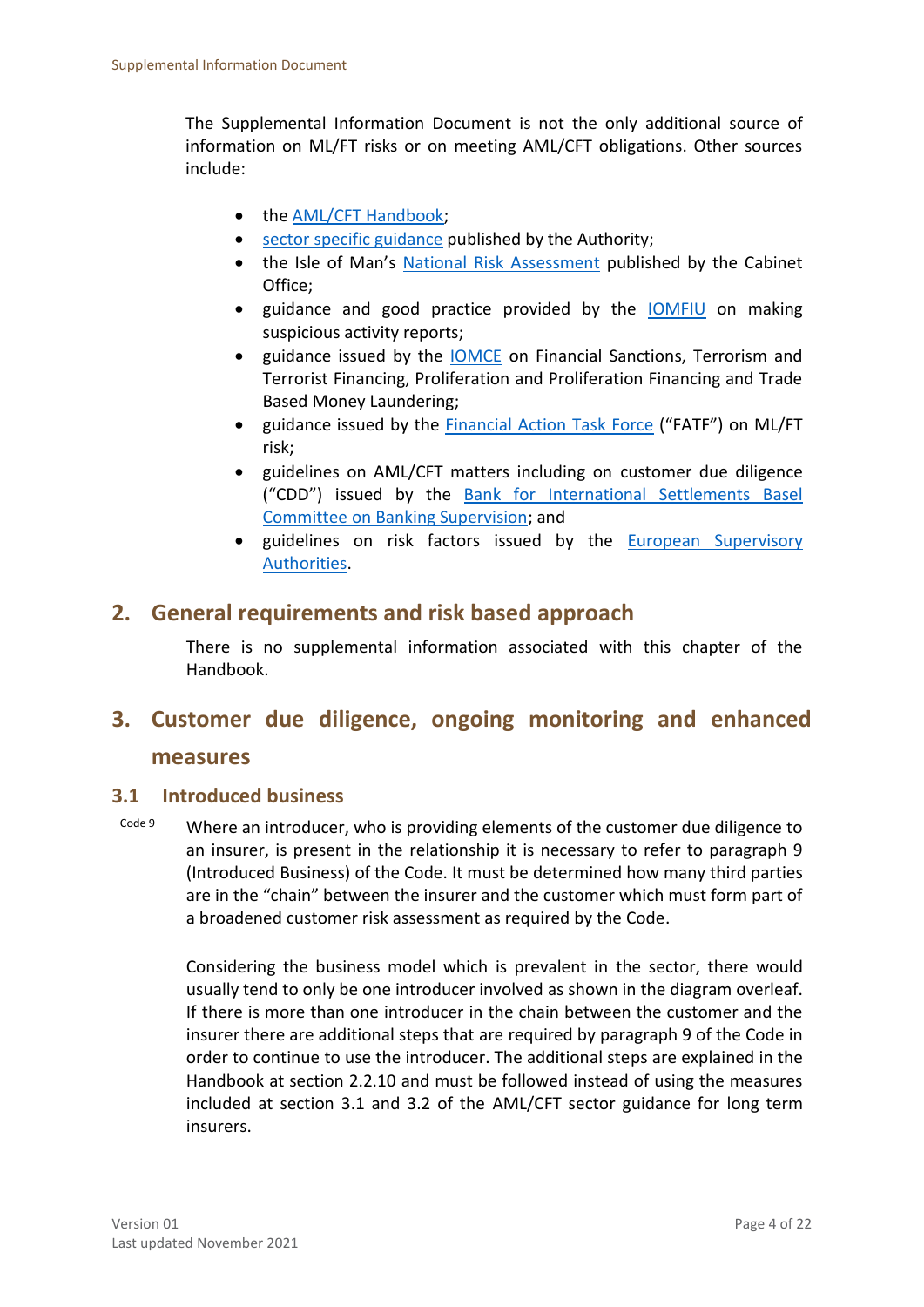Below is an example scenario for the insurance sector written to aid with interpretation of paragraphs 9(6) and (7).

#### <span id="page-4-0"></span>**3.1.1 Typical Scenario**

A customer who is an overseas resident meets and instructs a financial adviser, who is typically based in their jurisdiction, in relation to wishing to purchase an insurance product. The financial adviser introduces the customer to an insurer based in the Isle of Man *(relevant person A).* The insurer can rely on CDD and verification of identity provided by the financial adviser as the financial adviser is the introducer to the insurer and there are no third parties in the chain.



## <span id="page-4-1"></span>**3.2 What information to verify**

Code 8, 11,, 12, 15 It is a matter for relevant persons to decide what specific pieces of identity information to verify on a case by case basis relative to the materiality and risk of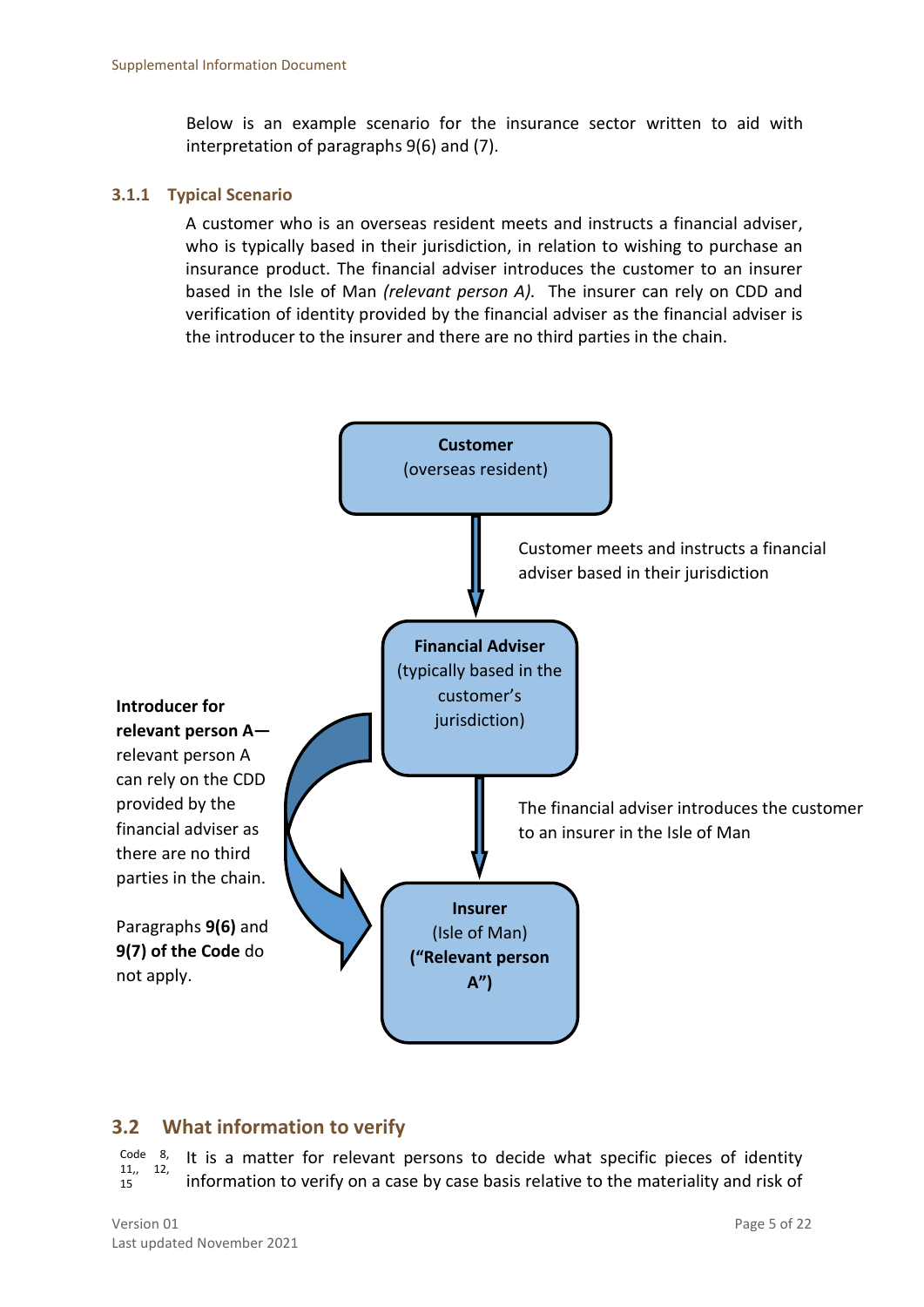ML/FT with regard to their business, customer and technology risk assessments. The following are suggestions of the different pieces of identity information to verify for the more common categories of customers. For details of other customer types please see section 3.3.7 of this document.

#### <span id="page-5-0"></span>**3.2.1 Natural persons**

In the case of natural persons, verification of identity could include:

1) Verification of identity information:

For all customers:

- (i) name;
- (ii) date of birth;

For standard and higher risk customers:

- (iii) place of birth and / or nationality;
- (iv) an official personal identification number; and
- 2) Verification of permanent residential address<sup>1</sup> (including postcode if possible).
- 3) Verification of identity and address of other persons per paragraph 12 of the Code.

#### <span id="page-5-1"></span>**3.2.2 Legal arrangements**

In the case of legal arrangements, verification of identity could include:

- 1) Verification of identity information:
	- (i) name;
	- (ii) date of establishment;
	- (iii) official identification number; and
- 2) Verification of addresses:
	- (i) the mailing address(es) of trustee(s) (or other person controlling the applicant); and
- 3) Verification of the identity and address of other persons per paragraph 12 of the Code.

#### <span id="page-5-2"></span>**3.2.3 Foundations**

1

In the case of foundations, verification of identity could include:

 $1$  If a different address is used for correspondence with a customer, for example a PO Box address, the relevant person should be comfortable in relation the rationale of using that correspondence address, and the validity of the address, particularly if sending any personal documentation to that address.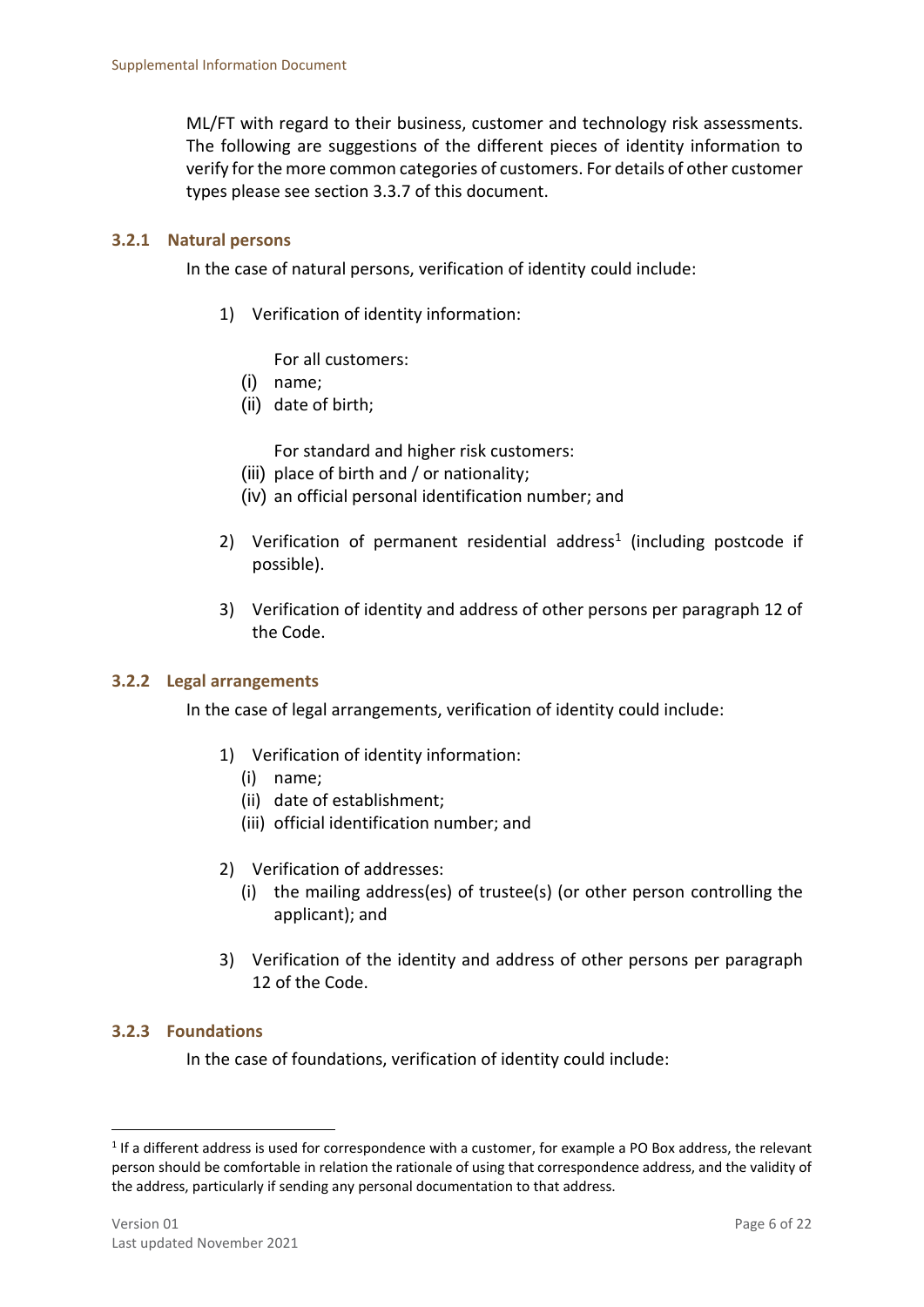- 1) Verification of identity information:
	- (i) name;
	- (ii) date and country of establishment; and
	- (iii) official identification number.
- 2) Verification of addresses:
	- (i) address; and
	- (ii) address of the principal place of business where this is different to the registered office/business address.
- 3) Verification of the identity and address of other persons associated with the legal person per paragraph 12 of the Code.

#### <span id="page-6-0"></span>**3.2.4 Legal persons**

In the case of legal persons, verification of identity could include:

- 1) Verification of identity information:
	- (i) name;
	- (ii) date and country of incorporation ; and
	- (iii) official identification number.
- 2) Verification of addresses:
	- (i) registered office address/business address; and
	- (ii) address of the principal place of business where this is different to the registered office/business address.
- 3) Verification of the identity and address of other persons associated with the legal person per paragraph 12 of the Code.

#### <span id="page-6-1"></span>**3.3 Examples of methods to verify identity and address**

#### <span id="page-6-2"></span>**3.3.1 Example methods to verify the identity of a natural person**

Code 8, 11, 12, 15 The examples of methods to verify identity and address of customers, and other persons per Code paragraph 12, are not exhaustive, nor should they be considered limited. It may be that, according to the relevant person's circumstances and the results of their risk assessments, more information, documents or data is required to ensure they effectively manage and mitigate their ML/FT risks. Relevant persons should establish their own lists of the source documents, data and information they will accept in each case bearing in mind the principles and considerations set out in the Handbook.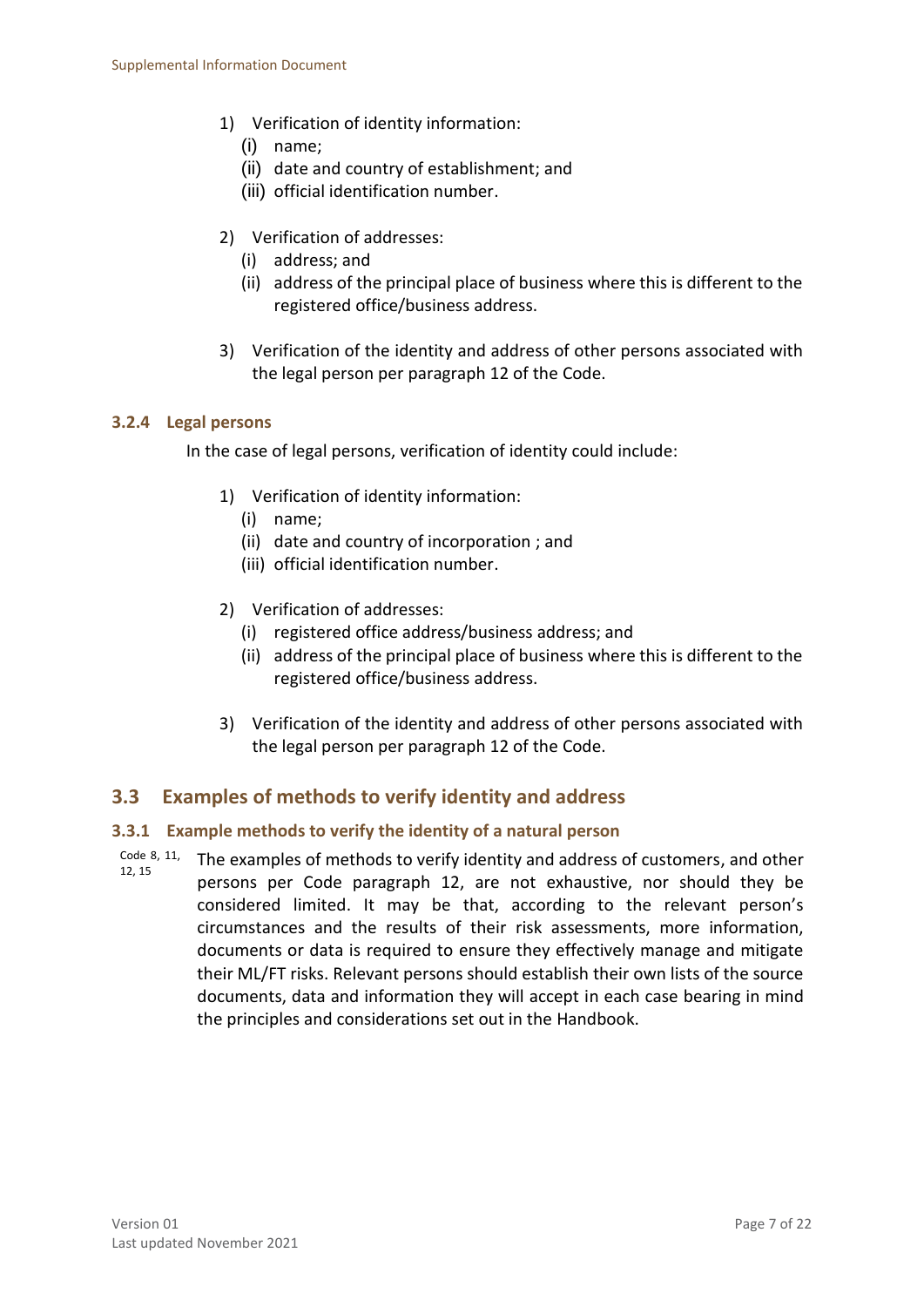| <b>Example method</b>                                                         | <b>Considerations</b>                                                                                                                                                                                                                                                                                                                                                                                                                                                                           |  |  |  |  |
|-------------------------------------------------------------------------------|-------------------------------------------------------------------------------------------------------------------------------------------------------------------------------------------------------------------------------------------------------------------------------------------------------------------------------------------------------------------------------------------------------------------------------------------------------------------------------------------------|--|--|--|--|
| Passport                                                                      |                                                                                                                                                                                                                                                                                                                                                                                                                                                                                                 |  |  |  |  |
| National identity card                                                        | These forms of documentation do not always                                                                                                                                                                                                                                                                                                                                                                                                                                                      |  |  |  |  |
| Provisional or full driving                                                   | verify nationality or place of birth. Therefore care                                                                                                                                                                                                                                                                                                                                                                                                                                            |  |  |  |  |
| licence                                                                       | must be taken to ensure appropriate verification                                                                                                                                                                                                                                                                                                                                                                                                                                                |  |  |  |  |
| Known employer ID card                                                        | of nationality and / or place of birth takes place                                                                                                                                                                                                                                                                                                                                                                                                                                              |  |  |  |  |
| Proof of age card                                                             | for the customer if required. A further document                                                                                                                                                                                                                                                                                                                                                                                                                                                |  |  |  |  |
|                                                                               | may need to be obtained from the customer to                                                                                                                                                                                                                                                                                                                                                                                                                                                    |  |  |  |  |
|                                                                               | verify this information where it is deemed                                                                                                                                                                                                                                                                                                                                                                                                                                                      |  |  |  |  |
|                                                                               | necessary as part of a risk based approach                                                                                                                                                                                                                                                                                                                                                                                                                                                      |  |  |  |  |
| <b>Birth certificates</b>                                                     |                                                                                                                                                                                                                                                                                                                                                                                                                                                                                                 |  |  |  |  |
| International driver's permits                                                | Caution<br>should<br>be<br>exercised<br>regarding<br>Driver's<br>International<br>Permits/International<br>Driver's Licenses. These can be obtained from<br>unauthorised and unscrupulous operators on the<br>internet who do not conduct any identification<br>checks on the applicant for the Permit/Licence,<br>and are marketed, for example, as a means of<br>falsifying identity, avoiding driving fines and<br>bans, and avoiding taking a driving test.                                 |  |  |  |  |
|                                                                               | International Driver's Permits can be genuine<br>documents, but only when issued by competent<br>national authorities to the holder of a valid<br>domestic driving permit (i.e. national full driving<br>licence) issued for use in the country of<br>residence. The permit effectively converts a<br>national licence into one for international use in<br>other countries where the national licence is not<br>recognised. An International Driver's Permit is<br>not a stand-alone document. |  |  |  |  |
| The following additional checks may also be useful depending on the risk      |                                                                                                                                                                                                                                                                                                                                                                                                                                                                                                 |  |  |  |  |
| assessments:                                                                  |                                                                                                                                                                                                                                                                                                                                                                                                                                                                                                 |  |  |  |  |
| Require payment for the product or service to be drawn from an account in the |                                                                                                                                                                                                                                                                                                                                                                                                                                                                                                 |  |  |  |  |
| customer's name at a regulated credit institution                             |                                                                                                                                                                                                                                                                                                                                                                                                                                                                                                 |  |  |  |  |

Independent data sources, including electronic sources

#### <span id="page-7-0"></span>**3.3.2 Example methods to verify a natural person's address**

Table 1 below sets out examples of the most reliable methods for verifying a natural person's address. Table 2 sets out other verification methods which may not, in isolation, provide the same level of confidence. Consideration should be given to whether the method used for verification provides suitable verification for all customers it is being provided for.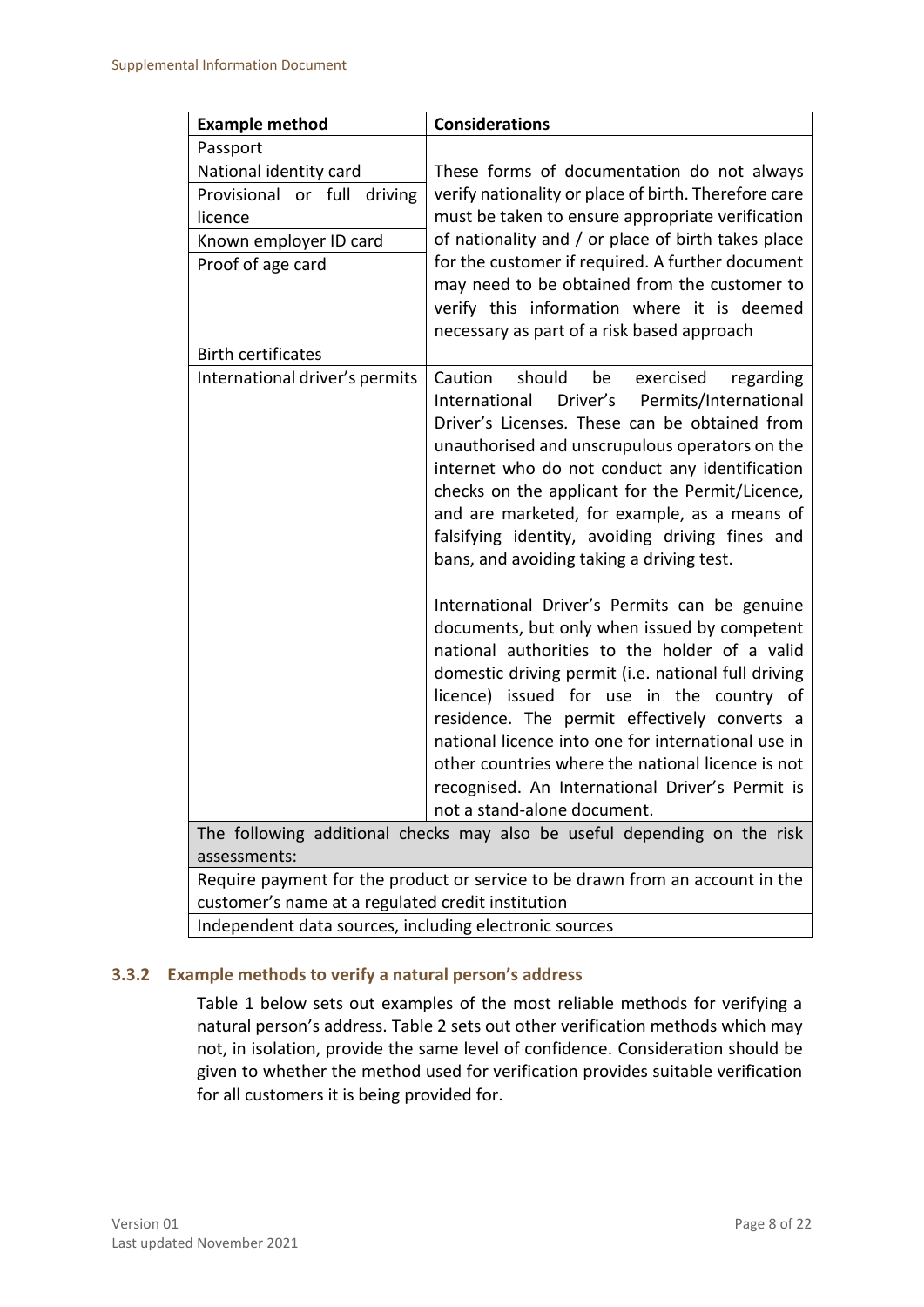#### **Table 1: Most reliable address verification methods**

A recent account statement from a regulated bank, building society or credit card company

A recent mortgage statement from a regulated lender

A recent rates, council tax or utility bill (not including a mobile telephone bill)

Correspondence from an official independent source such as a central or local government department or agency in a List C jurisdiction

Photographic driving licence or national identity card containing their current residential address

The following additional checks may also be useful depending on the risk assessments:

Make a physical validation by:

- Making a telephone call to the customer with a telephone number that has been independently verified as belonging to the address in question; or
- Sending a letter by registered post or courier to the address in question requiring the customer to respond with a signed confirmation of receipt or confirm to the relevant person a password or code contained in that letter.

#### **Table 2: Other address verification methods**

Lawyer's confirmation of a property purchase or legal document recognising title to the property.

Tenancy agreement

Checking a phone directory

A letter from a known nursing home or residential home for the elderly confirming residence of the customer

A letter from a director or manager or a copy of a contract from a known Isle of Man employer that confirms residence at a stated address, and indicates the expected duration of employment. In the case of a seasonal worker, the worker's residential address in their country of origin should also be obtained and, if possible, verified

A letter from a person of sufficient seniority at a known university or college that confirms residence at stated address. The student's residential address in the Isle of Man should also be obtained

A letter from a director or manager (including a person from the HR Department) of a verified known employer that confirms residence at a stated address (or provides detailed directions to locate a place of residence) and expected duration of residence if known

A letter of introduction confirming residential address from a trusted person (as defined in the Code) addressed to the relevant person. The trusted person must be able to confirm they have obtained and verified, or re-verified the individual's address information recently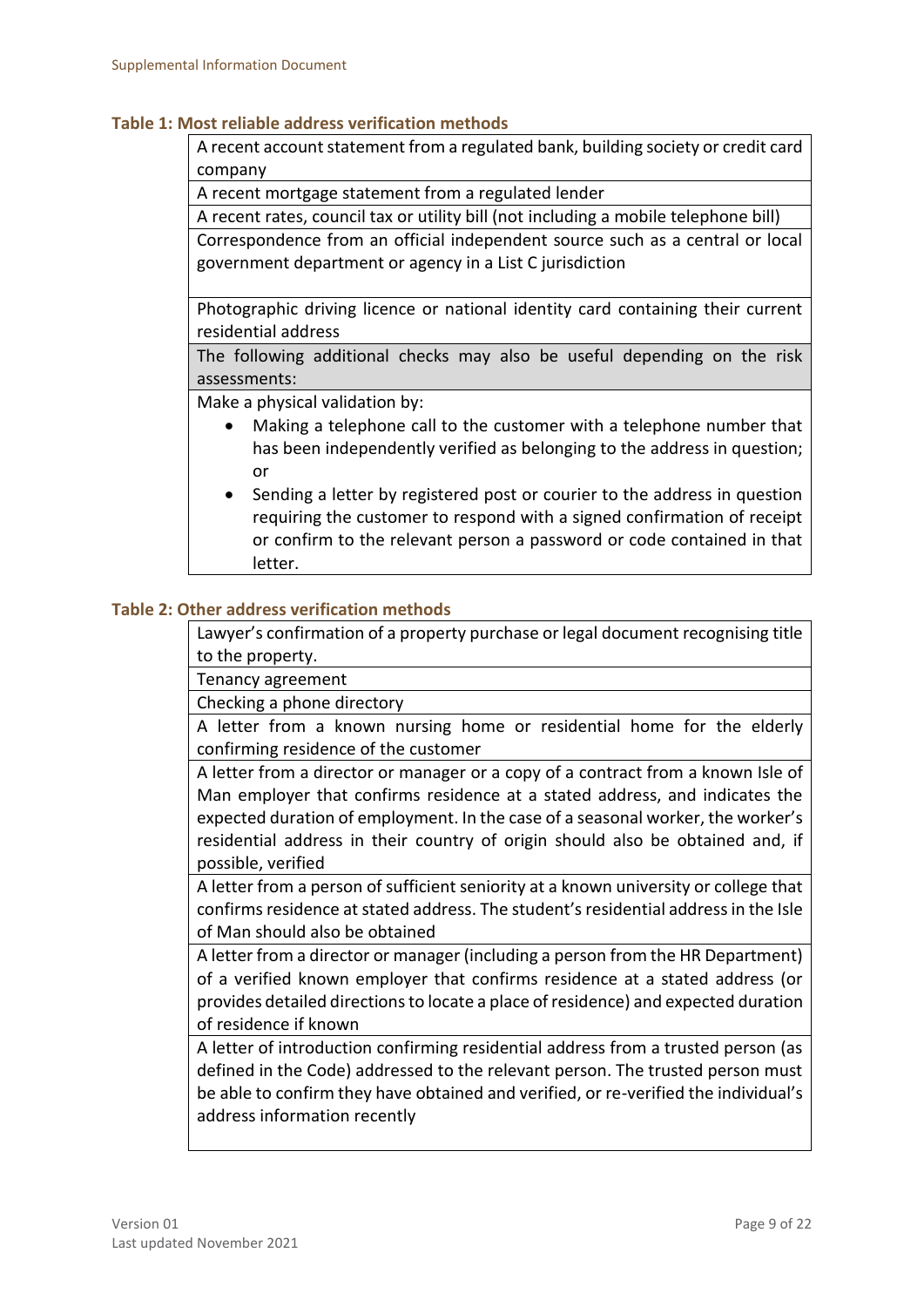The following additional checks may also be useful depending on the risk assessments:

Make a physical validation by:

- Making a telephone call to the customer with a telephone number that has been independently verified as belonging to the address in question; or
- sending a letter by registered post or courier to the address in question requiring the customer to respond with a signed confirmation of receipt or confirm to the relevant person a password or code contained in that letter.

Independent data sources, including electronic sources.

#### <span id="page-9-0"></span>**3.3.3 Example methods to verify legal arrangements**

This section sets out examples of methods to verify the identity and address of legal arrangements.

Trust Deed (or relevant extracts of the trust deed) and any subsequent deeds of appointment and retirement (or equivalent)

Bank statement (if applicable)

The following additional checks may also be useful depending on the risk assessments:

Require payment for the product or service to be drawn from an account in the customer's name at a regulated credit institution

Use independent data sources, including electronic sources

Consider obtaining sight of the letter of wishes, or other relevant documents of the trust, to confirm the beneficiaries / potential beneficiaries to the trust

#### <span id="page-9-1"></span>**3.3.4 Example methods to verify foundations**

This section sets out examples of methods to verify the identity and address of foundations.

Foundation instrument (or relevant extracts of the foundation instrument) Bank statement (of applicable)

The following additional checks may also be useful depending on the risk assessments:

Require payment for the product or service to be drawn from an account in the customer's name at a regulated credit institution

Independent data sources, including electronic sources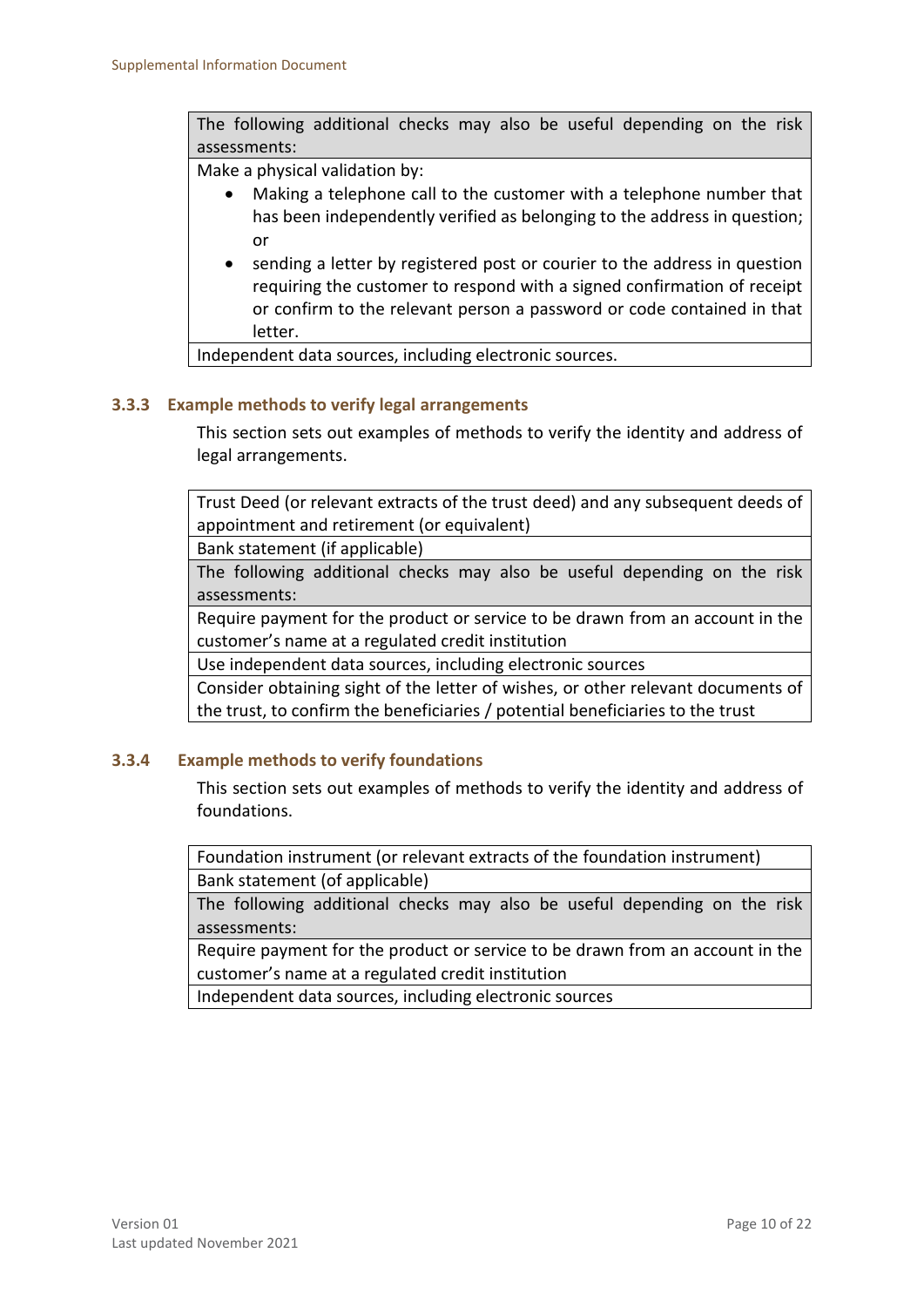#### <span id="page-10-0"></span>**3.3.5 Example methods to verify legal persons**

This section sets out examples of methods to verify the identity and address of legal persons.

| Certificate of Incorporation                                                       |  |  |  |  |  |
|------------------------------------------------------------------------------------|--|--|--|--|--|
| Memorandum (and / or Articles of Association)                                      |  |  |  |  |  |
| Equivalent document to the above (i.e. foundation charter)                         |  |  |  |  |  |
| Bank statement or utility bill                                                     |  |  |  |  |  |
| Latest Annual Return                                                               |  |  |  |  |  |
| Audited financial statements which displays the company name, directors and        |  |  |  |  |  |
| registered address                                                                 |  |  |  |  |  |
| Prepared accounts by a reporting accountant which displays the company name,       |  |  |  |  |  |
| directors and registered address                                                   |  |  |  |  |  |
| Conducting and recording an enquiry by a business information service              |  |  |  |  |  |
| An undertaking from a reputable and known firm of lawyers or accountants           |  |  |  |  |  |
| confirming the documents submitted                                                 |  |  |  |  |  |
| Undertaking a company registry search, including confirmation that the             |  |  |  |  |  |
| institution has not been, or is not in the process of being dissolved, struck off, |  |  |  |  |  |
| wound up or terminated                                                             |  |  |  |  |  |
| The following additional checks may also be useful depending on the risk           |  |  |  |  |  |
| assessments:                                                                       |  |  |  |  |  |
| Require payment for the product or service to be drawn from an account in the      |  |  |  |  |  |
| customer's name at a regulated credit institution                                  |  |  |  |  |  |
| Independent data sources, including electronic sources                             |  |  |  |  |  |
|                                                                                    |  |  |  |  |  |

## <span id="page-10-1"></span>**3.3.6 Example methods for verifying the natural persons with the power to direct a customer**

Code 12 This section sets out examples of methods for verifying the identity of natural persons with the power to direct a customer. Not all information required to be obtained or verification needed may be provided by these documents. Consequently, relevant persons may choose to use the other methods such as the examples listed in previous sections.

| Obtaining a copy of signatory lists   |  |  |
|---------------------------------------|--|--|
| Latest annual return                  |  |  |
| Third party authority signing mandate |  |  |
| Register of directors/council members |  |  |

#### **3.3.7 Different types of customer**

<span id="page-10-2"></span>The following provides some examples of methods for identifying (and verifying where appropriate) different types of customers insurers may enter into a business relationship with.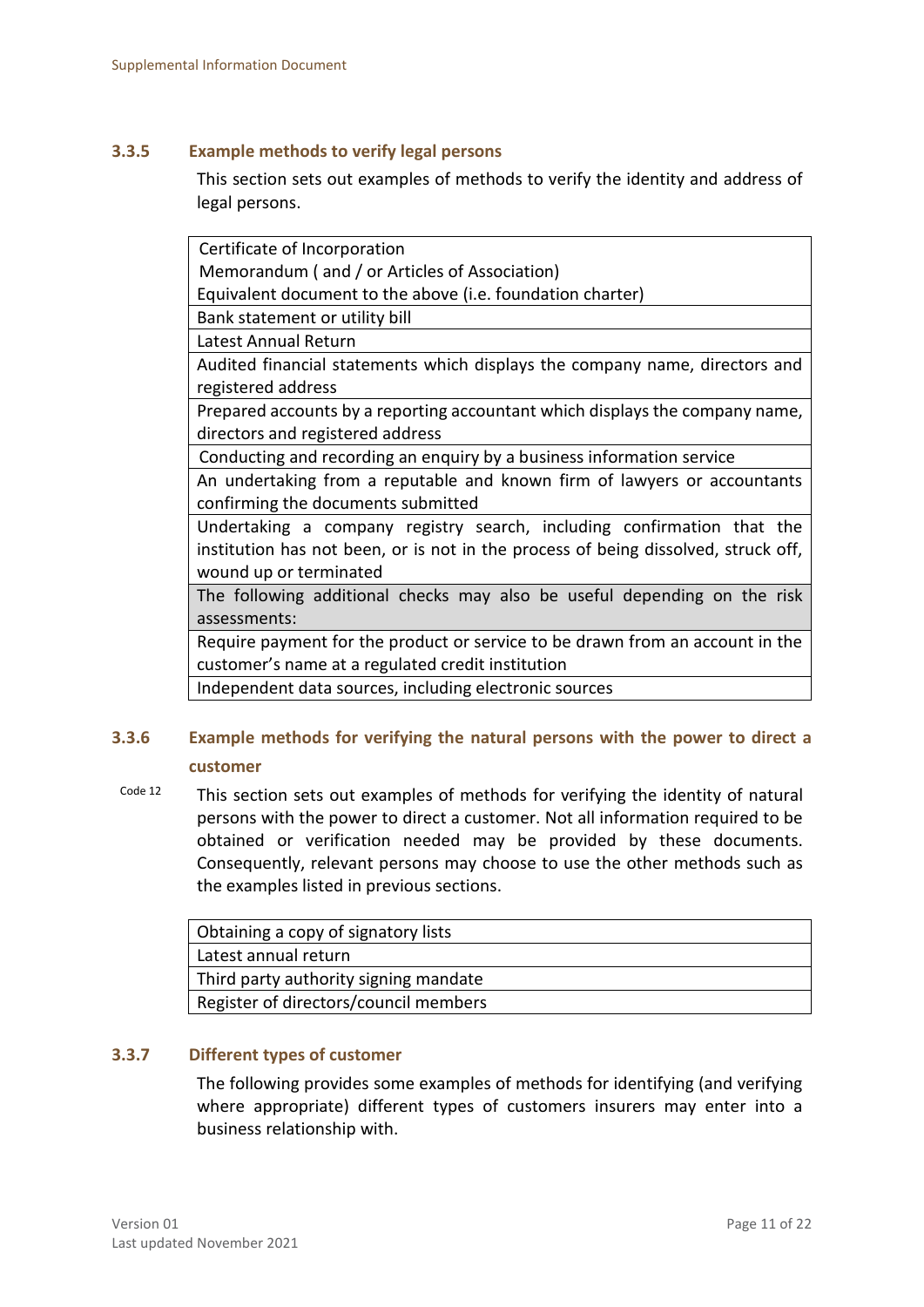#### *3.3.7.1 Partnerships/Unincorporated businesses business relationships*

Measures that will produce satisfactory identity (and verification where required) of a partnership/unincorporated business as listed below include obtaining:

- (a) details of the nature of the partnership/business;
- (b) evidence of the trading address of the partnership/business, and, if this is not the address on the application evidence satisfactory to the insurer that the customer is resident at that address and the reasons for that address being used; and
- (c) the latest annual report and set of accounts (if available).

In relation to identification and verification of identity of controllers/ partners and signatories (where applicable) please see sections 3.4.5 and 3.6.2 of the Handbook.

#### *3.3.7.2 Limited liability partnerships business relationships*

Limited liability partnerships should be treated as legal persons for identification purposes. The Code sets out how to identify a legal person (and verify where required). Please see section 3.5.4 of the Handbook and section 3.2.4 and 3.3.5 of this document for further details.

In relation to identification and verification of identity of controllers/ partners and signatories (where applicable) please see sections 3.6 of the Handbook.

#### *3.3.7.3 Pension business relationships – occupational schemes*

Where the customer is the trustee of an occupational retirement arrangement the following should be considered:

- (a) That the trustees have been identified and verified in accordance with the appropriate requirements of the Code and considering the associated guidance in relation to legal arrangements at section 3.5.2 of the Handbook. Where a trustee who has been verified is replaced, the identity of the new trustee must be verified before they are allowed to exercise any control over the assets;
- (b) any scheme administrator has been identified and verified in accordance with the appropriate requirements of the Code. Where a scheme administrator who has been verified previously is replaced, the identity of the new scheme administrator must be verified before they are allowed to exercise any control over the assets;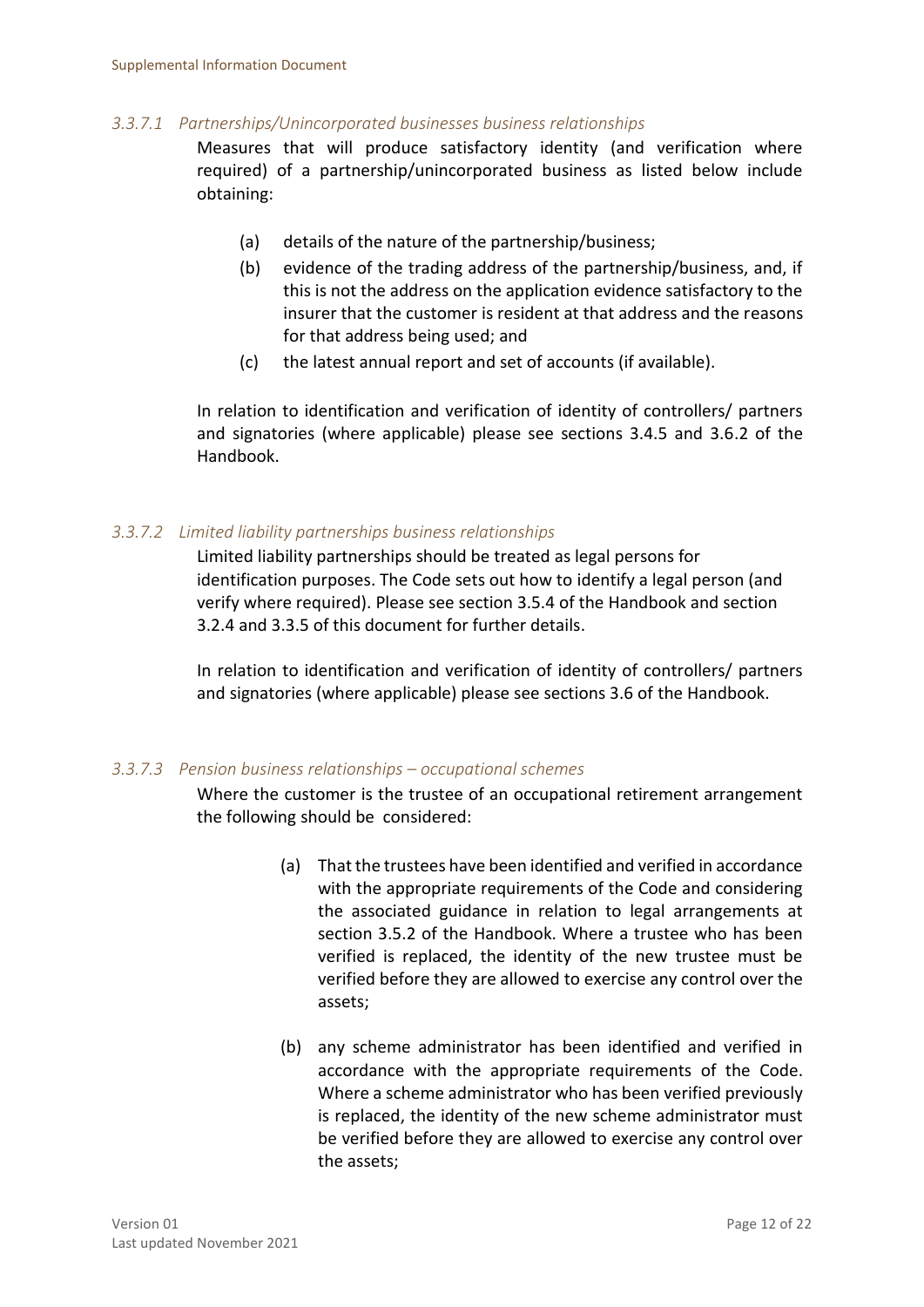- (c) satisfactory evidence of proper appointment of the trustees (and scheme administrator) has been received e.g. extracts of the deed of trust;
- (d) the source or origin of the assets under the trust is known and the insurer considers it satisfactory;
- (e) the trustees (and/or scheme administrators) have provided details of the parties to the trust at the time the application was made. These will typically include:
	- the sponsoring employer and members of the scheme. The details of members must include the full name(s), dates of birth and current addresses;
	- where the beneficiaries are named the trustee must list each. The details of beneficiaries must include the full name(s), dates of birth and current addresses of any individuals;
	- where the beneficiaries are not individuals. the details of beneficiaries must include sufficient information to identify any class, corporate entity, charity or other beneficiary; and
	- where the beneficiaries are disclosed as being a group of employees of the sponsoring employer this may be considered sufficient. Where a class of beneficiary other than employees of the sponsoring employer is disclosed the insurer must satisfy itself that the class does exist and undertake whatever steps it considers necessary to achieve this.

In any event an insurer must verify the identity of a beneficiary, should a payment by the insurer be made directly to that beneficiary, or for the benefit of a beneficiary, be requested by the trustees (whether named on the original list provided by the trustee, subsequently added, or included originally only by class). Detail of the Code requirements in this area are covered further in section 5.4 of the AML/CFT sector guidance in respect of long term insurers.

In relation to identification and verification of identity of controllers/partners and signatories (where applicable) please see section 3.6 of the Handbook.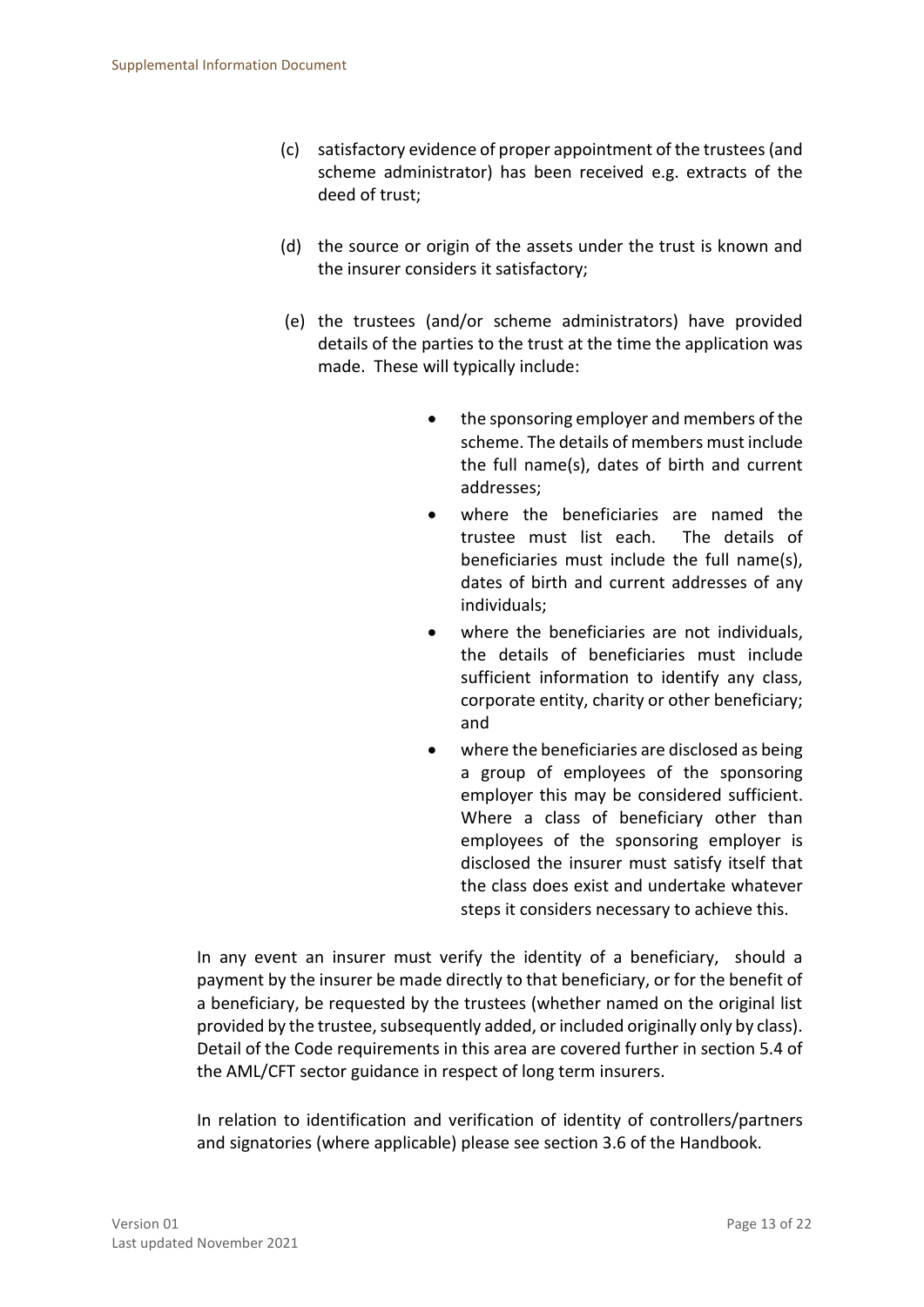#### *3.3.7.4 Pension business relationships – non occupational schemes*

Where the customer is a trustee of a retirement benefit scheme which is not an occupational retirement arrangement, for example where a scheme is a private or personal pension scheme, a retirement annuity trust scheme, a group personal pension scheme, or a small self-administered scheme , it should be considered whether:

- the trustees have been identified and verified in accordance with the appropriate requirements of the Code and considering the associated guidance in relation to legal arrangements at 3.5.2 of the Handbook. Where a trustee who has been verified is replaced, the identity of the new trustee must be verified before they are allowed to exercise any control over the assets;
- any scheme administrator has been identified and verified in accordance with the appropriate requirements of the Code. Where a scheme administrator who has been verified previously is replaced, the identity of the new scheme administrator must be verified before they are allowed to exercise any control over the assets;
- satisfactory evidence of proper appointment of the trustees (and scheme administrator) has been received e.g. extracts of the deed of trust;
- the source or origin of the assets under the trust is known and the insurer considers it satisfactory; and
- the trustees (and/or scheme administrators) have provided details of the members of the scheme. These will include the full name(s), dates of birth and current addresses of all members, and sufficient information to identify any other class, corporate entity, charity or other beneficiary.

In any event an insurer must verify the identity of a beneficiary, should payment by the insurer directly be to that beneficiary, or for the benefit of a beneficiary, be requested by the trustees (whether named on the original list provided by the trustee, subsequently added, or included originally only by class). Detail of the Code requirements in this area are covered further in section 5.4 of the AML/CFT sector guidance in respect of long term insurers.

In relation to identification and verification of identity of controllers/partners and signatories (where applicable) please see section 3.6 of the Handbook.

#### *3.3.7.5 Pension business relationships – non trust arrangements*

Where a pension scheme which is not in trust is the customer the parties to the scheme must have their identity verified as appropriate as set out in the Code and explained further in section 3.6 of the Handbook.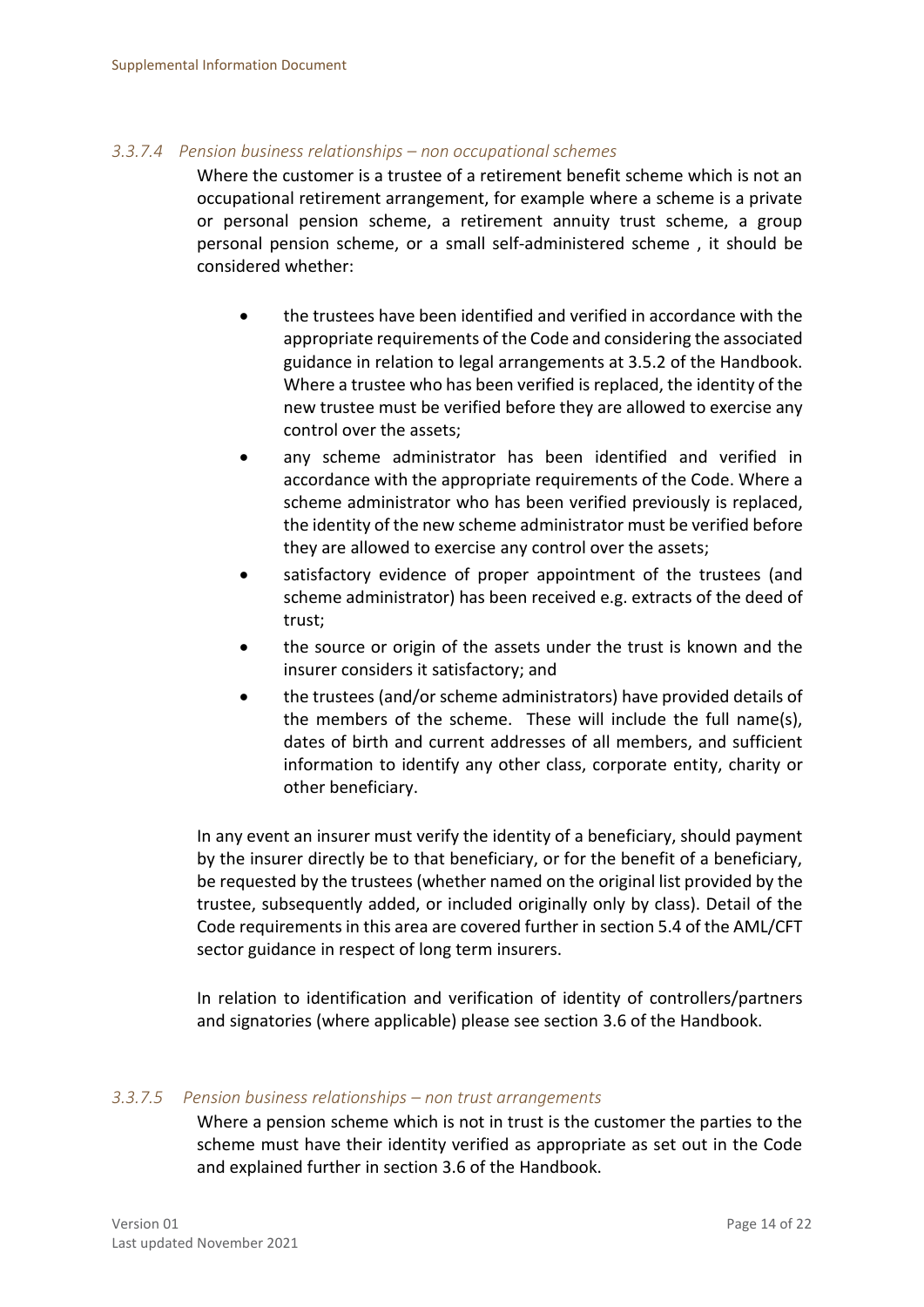#### <span id="page-14-0"></span>**3.4 Suitable certifier regime**

In certain circumstances relevant persons may obtain verification of identity from the customer directly, however often a third party such as a suitable certifier will be involved in the process.

#### <span id="page-14-1"></span>**3.4.1 Certification of verification of identity documents**

Where copies of documents have been obtained specifically for an application, or have been requested by an insurer in relation to an existing policy (other than copy documents provided by an introducer from their records), all copy documents should be currently valid, or in the case of a utility bill or other dated document, should ideally be a recent document i.e. usually dated within 6 months.

For the certification to have value in the CDD process, the certifier should sign and date the copy document (printing their name clearly in capitals underneath) and clearly indicate their position or capacity on it and provide contact details. If the document contains a photograph, the certifier should check the photograph represents a good likeness of the customer and should also state that it is a true copy of the original. There is no exact wording to use, however the relevant person should ensure it covers the aforementioned areas.

Alternatively, the certifier may complete a covering letter or document, which is then attached to the copy identification document(s) i.e. the certification is not written on the copy identification document itself. This is suitable as long as the covering document contains the information specified in the paragraph above, and it is clear in the letter itself that it refers to the attached document.

Relevant persons should ensure that any certified documents they have received are accurate and up-to-date and recently certified. Relevant persons should also consider the clarity and legibility of hard copy documents, including the clarity of security features such as holograms, stamps and watermarks.

If the certification is carried out using different wording, or by an alternative certification method, the insurer should make a decision on whether to accept the certification based on the risk profile of the application. In these circumstances, the decision to accept the certified documentation should be documented with the relevant rationale explained.

#### <span id="page-14-2"></span>**3.4.2 Examples of suitable certifiers**

This section sets out some examples of suitable persons that insurers may use to certify documents who are generally viewed as known and trusted members of the community: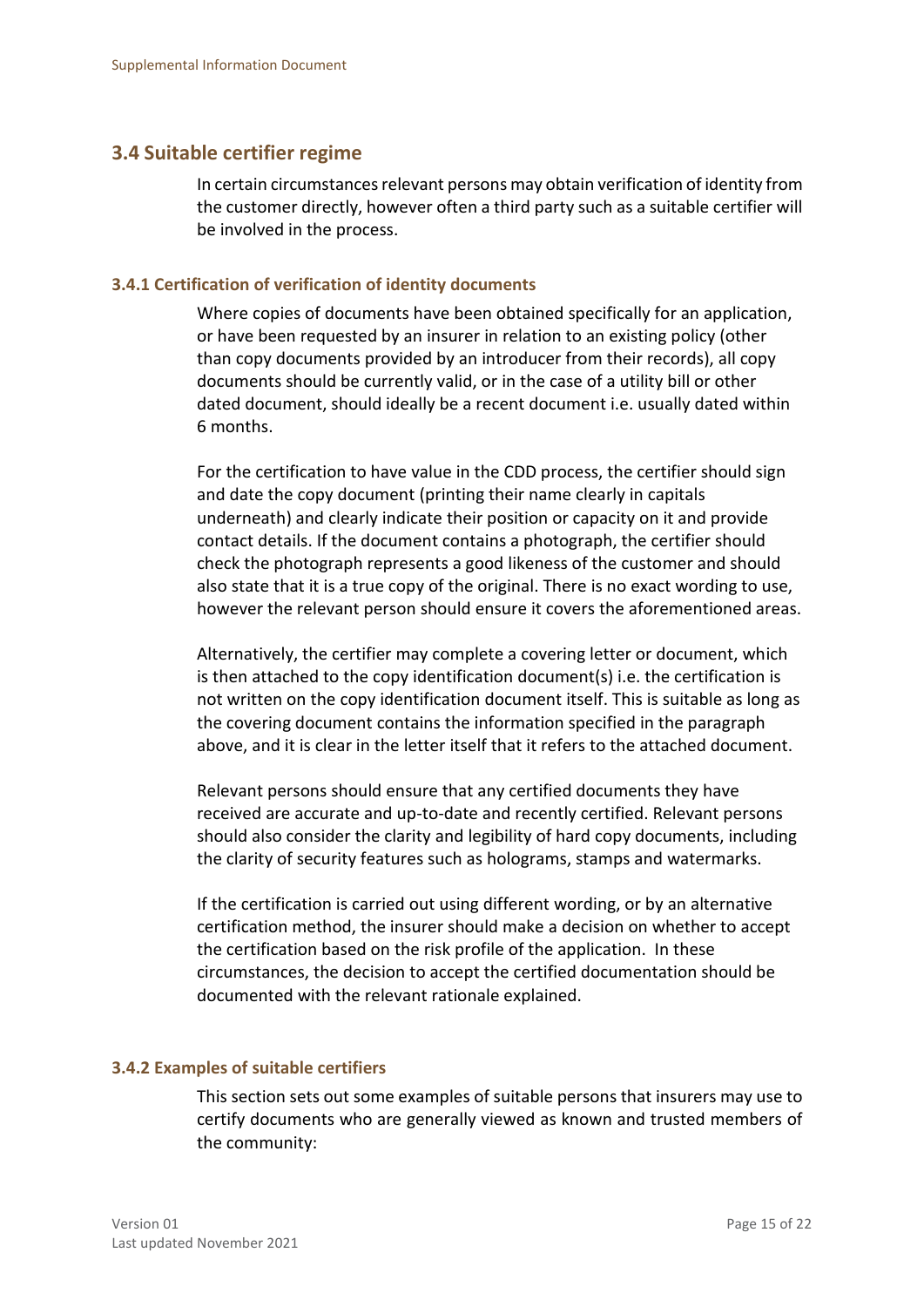- an employee of the insurer, or any group company of the insurer, which is regulated or supervised for AML/CFT purposes;
- an appointed representative, who is an individual, bound by contract to the insurer, or any group company of the insurer;
- an authorised representative of an embassy or consulate of the country who issued the identification document;
- a notary public, commissioner for oaths, lawyer or advocate, other formally appointed member of the judiciary, registrar or other civil or public servant authorised to issue or certify copy documents, or serving police officer;
- an accountant who is a member of a relevant professional organisation, which imposes on its members a requirement to abide by AML/CFT requirements;
- a director or manager of a financial institution which is regulated or supervised for AML/CFT purposes;
- an authorised employee of an agency or company<sup>2</sup> specialising in obtaining verification of identity documentation;
- an authorised employee of an entity that meets the Code definition of "acceptable applicant";
- an authorised employee of a regulated introducer (whether or not a terms of business is in place);
- an individual employed by an introducer who is not a regulated introducer, and who has been approved in writing by the insurer to act as a suitable certifier, subject to section 3.4.3 of this document;
- an individual within a master agent or master distributor of the insurer who has been approved in writing by the insurer to act as a suitable certifier subject to section 3.4.3 of this document;
- a registered schemes administrator under the Retirement Benefits Schemes Act 2000;
- an authorised representative of the sponsoring employer for an occupational pension only; or
- a person who is considered suitable to carry out such a function by a senior manager of the insurer. Where this option is utilised, the reason that the person is considered acceptable should be documented, including the reasons that reliance may be placed on their validation of the documents and any method which has been used to verify the identity of the suitable certifier, and signed-off by a senior manager of the insurer.

Persons acting as a suitable certifier, as described in the final bullet point above, will normally be persons who would be governed in their professional activities by AML/CFT requirements, or who would be used for the certifying of documents

-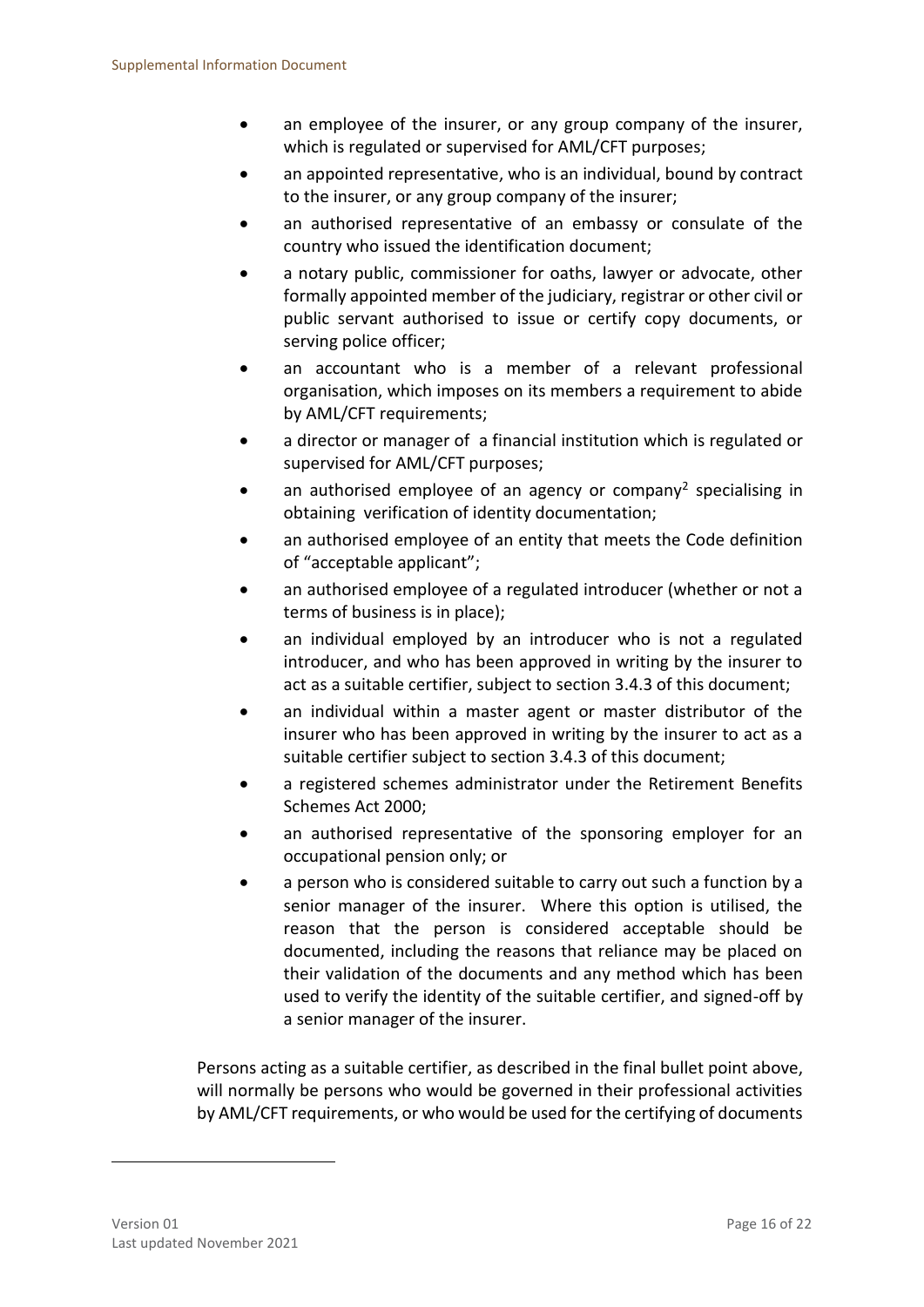in their normal occupation, and who may reasonably be considered to understand the implications of a false declaration.

#### <span id="page-16-0"></span>**3.4.3 Appointment of a suitable certifier within an introducer who is not a regulated introducer**

This section relates only to the appointment of individuals within introducers who do not fall within the definition of a regulated introducer.

Only individuals can be appointed as suitable certifiers within an introducer and the position is non-transferable. There may be several employees within an introducer appointed as suitable certifiers. If an individual is a suitable certifier for one insurer that individual is not automatically a suitable certifier for any other insurer.

For the avoidance of doubt, it is possible for an introducer to have a terms of business with an insurer without any employees being suitable certifiers. When this is the case any copy documents provided to the insurer should be certified by an appropriate suitable certifier utilising the detail provided above.

Before appointing an individual of an introducer as a suitable certifier the insurer should have in place a current terms of business with the introducer. Should the terms of business be cancelled or suspended for any reason the appointment of the suitable certifier(s) within that introducer will also be terminated or suspended.

An insurer should have verified the identity of any suitable certifier. The insurer should hold a specimen signature of the suitable certifier on file and should have procedures in place to review the signatures certifying the identification documentation produced, on a regular basis to ensure their veracity.

The appointment of a suitable certifier should be documented and contain the following:

- the name of the introducer;
- details of their obligation to provide original or suitably certified copy documents which verify the identity of the customer and other parties to an application as appropriate, introduced to the insurer, sufficiently to comply with the requirements of the Code taking into account what is included in the AML/CFT sector guidance for long term insurers;
- the date from which the appointment as a suitable certifier is effective;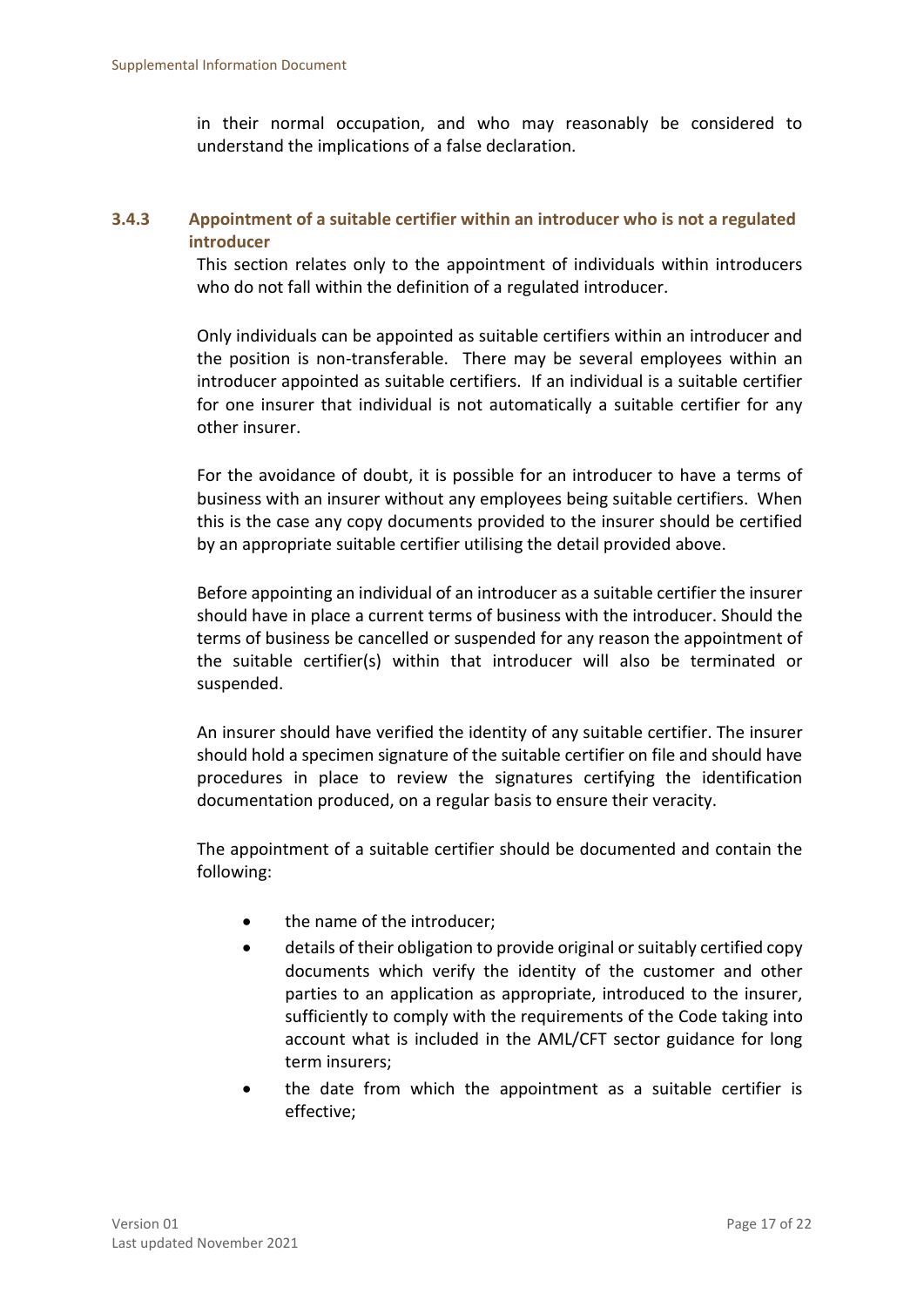- any specific instructions from the insurer as to the form of words to be used when certifying the documents as true copies of the originals;
- the circumstances under which the suitable certifier status will be terminated; and
- any other provisions which the insurer wishes to impose.

#### **3.4.4 Verification of identity by a related party**

<span id="page-17-0"></span>Where an employee, partner or principal of a regulated introducer is the customer, either personally or in the role of an individual trustee or nominee, they should not act as a suitable certifier to verify the identity of either themselves or of other parties or documentation relevant to the application. Any certification of copy documents should be completed by a third party.

#### **3.5 Electronic methods to verify identity and address**

<span id="page-17-1"></span>The below table provides various methods relevant persons may wish to utilise in the verification of identity and address. This list is not exhaustive.

There are numerous factors a relevant person may consider when assessing the suitability, reliability, and integrity of the various methods which could be utilised to verify identity and address, many of which may be applicable across all the methods listed in the below table.

The Authority has identified these overall considerations as:

- comparison of a document to a genuine template document;
- legibility of key data on documents;
- clarity of image(s) / photograph(s);
- clarity of security features such as holograms, stamps, and watermarks;
- vulnerability to tampering of certain file types; and
- method of receipt and security of method, for example via email, or through an online portal.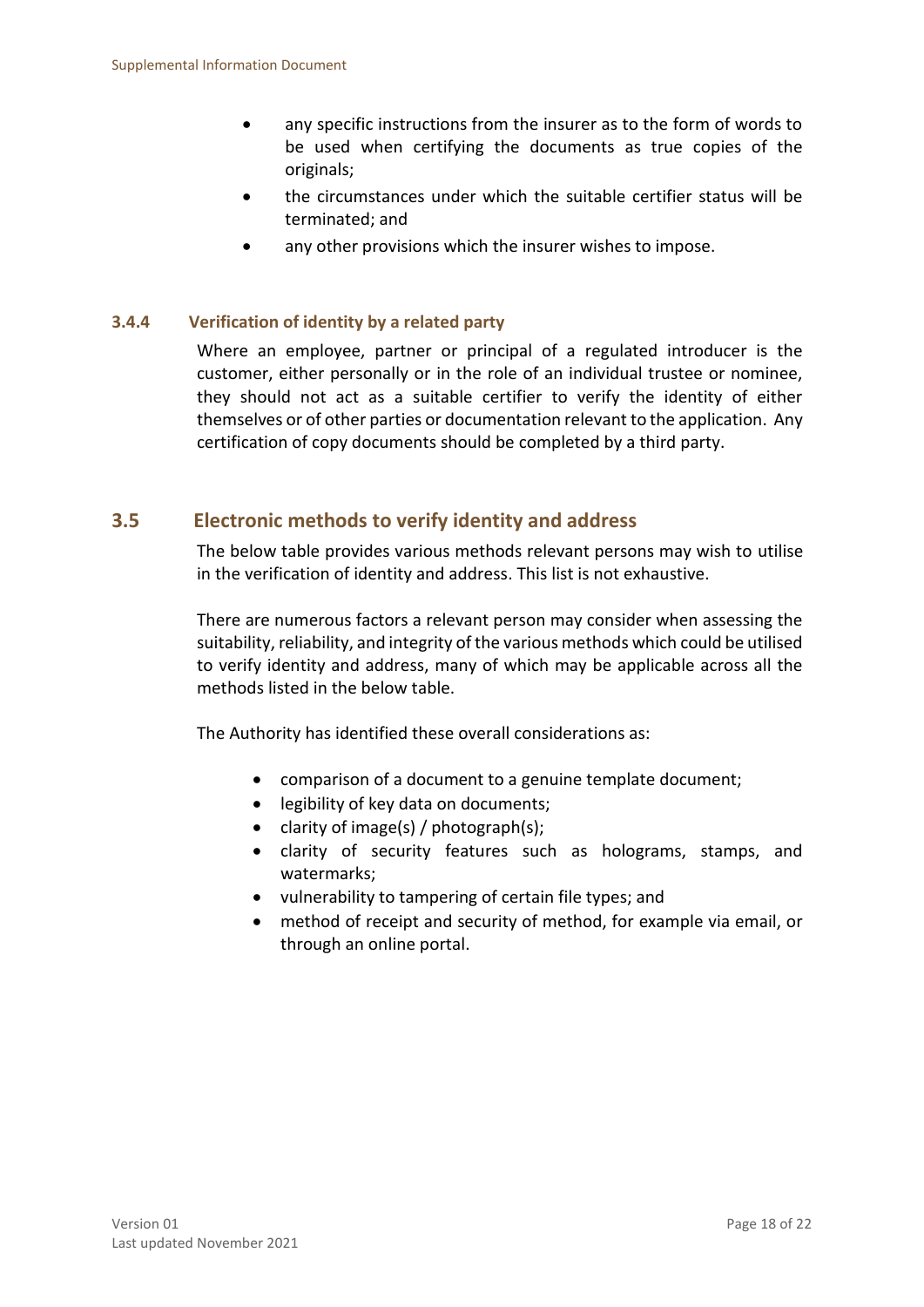| <b>Method</b>                                                                                                                | <b>Considerations</b>                                                                                                                                                                                                                                                                                                                                                                                                                                                                                                                                                                  |  |
|------------------------------------------------------------------------------------------------------------------------------|----------------------------------------------------------------------------------------------------------------------------------------------------------------------------------------------------------------------------------------------------------------------------------------------------------------------------------------------------------------------------------------------------------------------------------------------------------------------------------------------------------------------------------------------------------------------------------------|--|
| Electronically certified identity / proof<br>of address document                                                             | Must be certified using a secure<br>$\bullet$<br>electronic system<br>Relevant persons must satisfy<br>themselves of the reliability and<br>veracity of the system prior to<br>accepting documents certified<br>in this way<br>Certifier must have seen the<br>hard copy document in order to<br>certify the copy is a true copy of<br>the original<br>Suitability of certifier<br>Affiliation / registration<br>0f<br>system with a trust service or<br>oversight provider e.g. eIDAS<br>Registration of system with<br>local data protection regulator /<br>information commissioner |  |
| Scanned copy of a document certified<br>in hard copy                                                                         | Suitability of certifier                                                                                                                                                                                                                                                                                                                                                                                                                                                                                                                                                               |  |
| Photograph of individual holding their<br>identity / proof of address document<br>PLUS clear scanned copy of the<br>document | Time stamp on photograph<br>$\bullet$<br>current?<br>Clarity of photograph<br>Clarity of scanned copy of the<br>$\bullet$<br>document<br>Legibility of key data<br>on<br>photograph AND scanned copy                                                                                                                                                                                                                                                                                                                                                                                   |  |
| Use of a software application ("app")                                                                                        | Control of the image capture $-$<br>i.e. whether this is controlled by<br>the user or app<br>Control of the transmission<br>process $-$ i.e. whether this is<br>controlled by the user or app<br>Dual authenticity to access the<br>app / capture images / transmit<br>(e.g. password, thumbprint)<br>Time restrictions on image<br>capture $-$ presence of the<br>individual at the time the image<br>is captured<br>Geotagging - is the individual in<br>the expected location when<br>accessing the app / capturing<br>images / transmitting                                        |  |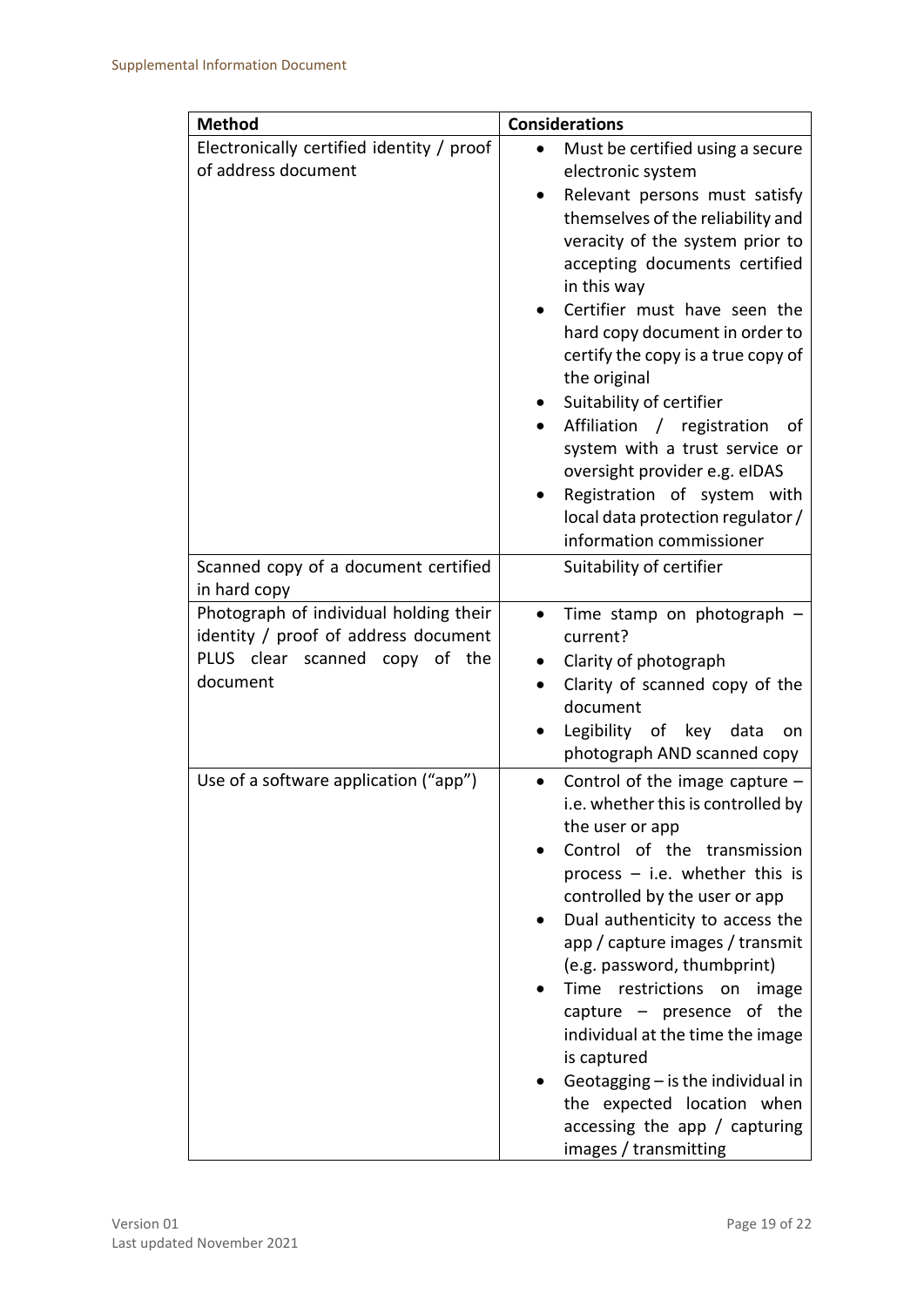|                                                   | Security of connection used to<br>transmit<br>images<br>captured<br>through the app<br>Video<br>or micro-stream<br>οf<br>photographs as a liveness check<br>$-$ presence of the individual at<br>the time the image is captured<br>Affiliation / registration of app<br>with a trust service or oversight<br>provider e.g. eIDAS<br>Registration of app with local<br>data protection regulator /<br>information commissioner |
|---------------------------------------------------|-------------------------------------------------------------------------------------------------------------------------------------------------------------------------------------------------------------------------------------------------------------------------------------------------------------------------------------------------------------------------------------------------------------------------------|
| Use of independent and electronic data<br>sources | Use of negative information<br>$\bullet$<br>sources (e.g. fraud, deceased<br>individuals)<br>Use of alert data sources<br>Sources are required to be kept<br>up to date<br>Affiliation / registration<br>of<br>provider with a trust service or<br>oversight provider e.g. eIDAS<br>Registration of provider with<br>local data protection regulator /<br>information commissioner                                            |

#### <span id="page-19-0"></span>**3.6 Methods for meeting a customer**

Code 5, 6, 9, 15 One method of meeting a customer is for the customer to be physically present. However, in the digital age, being physically present is not necessarily the only method of meeting a customer.

> A further method of meeting a customer can include (subject to the business, customer and technology risk assessments) the use of real-time visual communication media over the internet such as full-motion video conferencing. When using such media, the relevant person/introducer or other third party should clearly see the customer's face and their image on the document used to verify identity (as per the relevant person's procedures and controls) at the same time in order to be satisfied that the identity document belongs to the customer and the customer is who they claim to be.

> A non-visual medium such as a telephone call does not qualify as meeting the customer.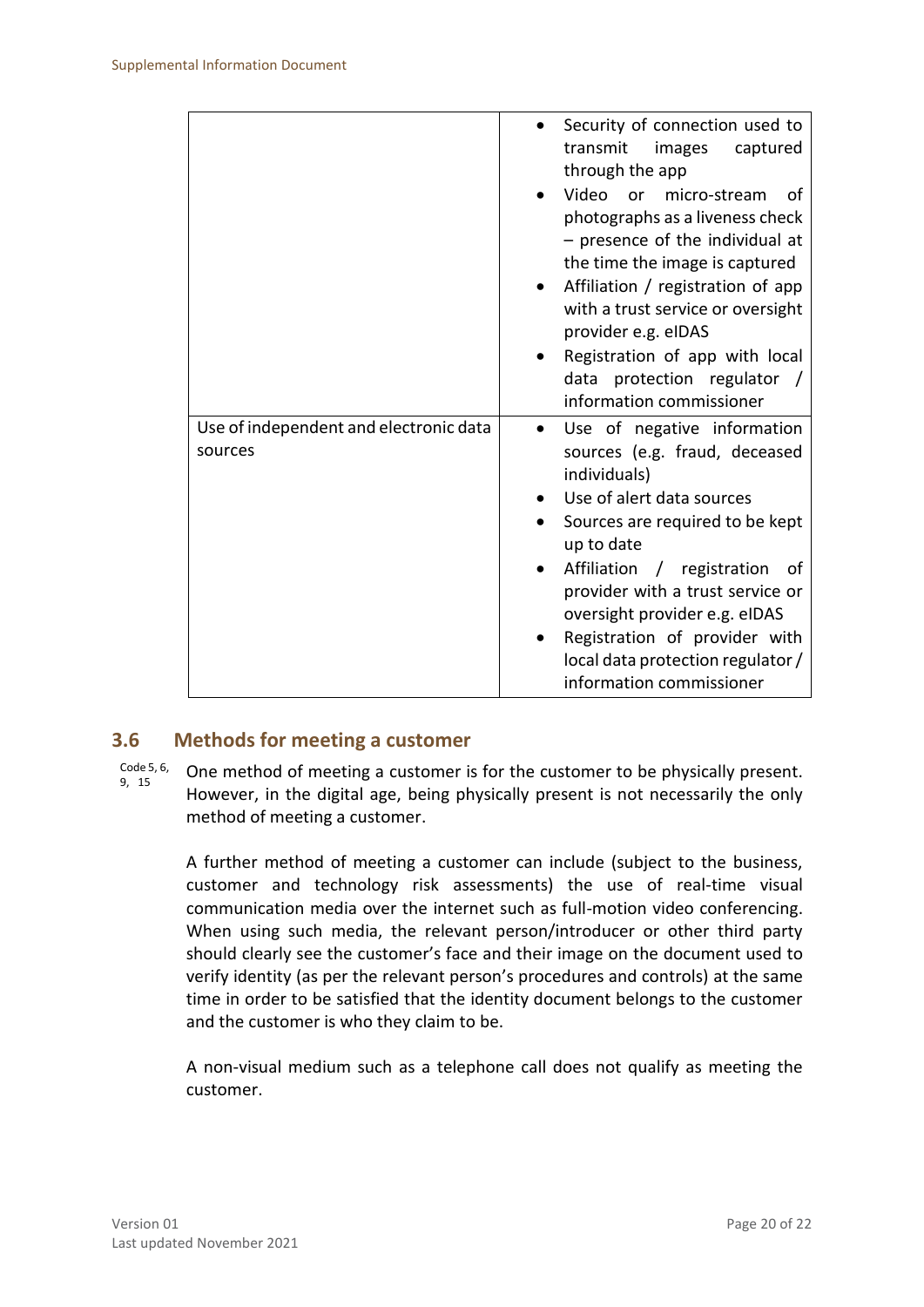## <span id="page-20-0"></span>**4. Exemptions and simplified measures**

There is no supplemental information associated with this chapter of the Handbook.

## <span id="page-20-1"></span>**5. Reporting and registers**

There is no supplemental information associated with this chapter of the Handbook.

# <span id="page-20-2"></span>**6. Compliance and record keeping**

Code 30 It is a matter for relevant persons to decide what must be included in the report required by paragraph 30(2) of the Code in order to cover the points listed. The following is a suggested list of points the periodic report may include:

#### The AML/CFT environment (30(2)(a))

 changes made or proposed in respect of new AML/CFT legislation, regulatory requirements or guidance and actions that have been taken regarding these changes;

 other changes to the AML/CFT environment, for instance updates to the NRA, government enforcement actions or publications by competent authorities and details of any actions taken in relation to these;

 relevant persons who are part of a group may also wish to ensure that their senior management are made aware of any changes in respect of AML/CFT legislation and regulatory requirements and guidance which affect closely linked group companies and may have an impact on group requirements;

 changes or proposed changes to international standards or guidance in relation to AML/CFT and any actions that have been taken regarding those changes;

 the nature of actions taken by the relevant person in response to notices highlighting jurisdictions which are the subject of international countermeasures, and the measures taken to manage and monitor business relationships connected with such jurisdictions that have been highlighted as posing a higher risk of ML/FT;

#### Internal developments (30(2)(b))

 the means by which the effectiveness of the relevant person's AML/CFT systems, controls and procedures have been managed and tested;

 the number of internal disclosures to the MLRO and the number of subsequent external disclosures submitted to the FIU, any perceived deficiencies in internal or external reporting procedures, and the nature of changes proposed or implemented to address any such deficiencies;